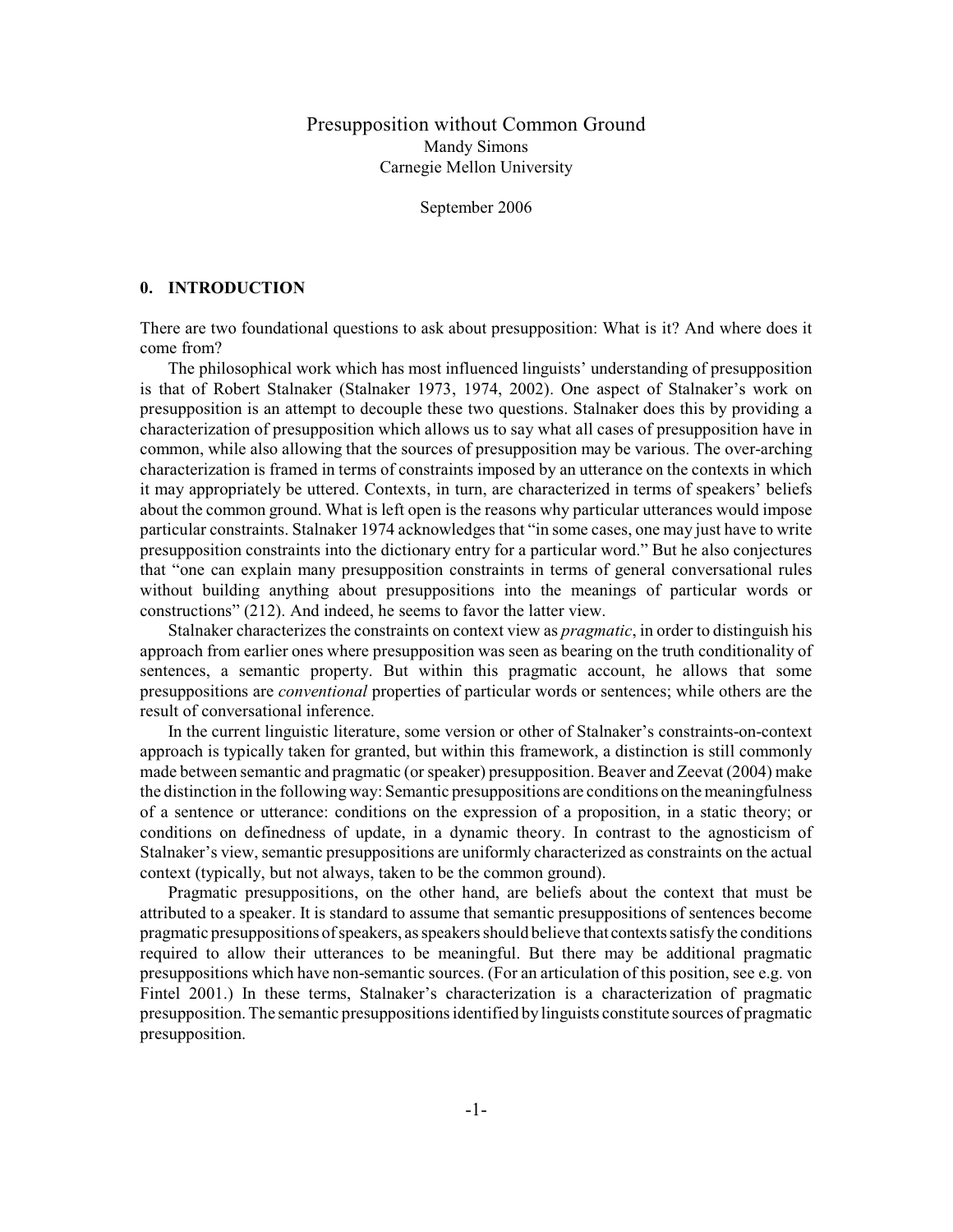But whereas Stalnaker remained agnostic about which presuppositions might be rooted in conventional, lexical content, and which are to be explained in terms of conversational inference, linguists who advocate the distinction just sketched between semantic and pragmatic presupposition generally also take this distinction to map directly onto the conventional/inferential distinction. It is presumed that semantic presuppositions are conventional properties of lexical items or constructions; and that all presuppositions which appear to be closely related to particular words or constructions are semantic presuppositions. Thus, all the canonical cases of presupposition are taken to be semantic and conventional: the presuppositions of definites, of factives, of change-of-state predicates, of *too*, *again* and *even* – and so on. Stalnaker's attempt to decouple the characterization of presupposition from the question of how presuppositions arise has thus largely been abandoned.

The goal of this paper is to challenge assumptions of both the current linguistic division of presupposition into semantic and pragmatic; and of Stalnaker's original proposal. The first challenge is to the identification of apparently linguistically triggered presuppositions with conventionally determined constraints (section 1).I will argue that we need an account of presupposition which allows for an inferential source even for many standard cases of presupposition. I will then challenge the implicit assumption that the constraints-on-common-ground view of presupposition is compatible with the full range of sources of presupposition. I will argue that in fact it is not (section 2). I will then offer an alternative pragmatic account of presupposition: pragmatic in Stalnaker's sense. That is, I will offer an alternative to Stalnaker's over-arching account of presupposition, an alternative account of what all presuppositions have in common. This alternative account truly allows for Stalnaker's agnosticism about the sources of presupposition.

### **1. CONVERSATIONAL PROPERTIES OF PRESUPPOSITION**

#### **1.1. The arguments**

In an earlier paper (Simons 2001; see also Simons 2006b), I presented evidence that at least some presuppositions are conversationally generated inferences, and not conventional content. By "conversationally generated inference," I mean an inference about intended interpretation which is due in part to general principles governing reasonable, rational conversation, such as those posited by Grice (1967), or the interpretational heuristics posited by Levinson (2000). In generating conversational inferences, an interpreter relies on these principles together with observations about the literal content of the utterance, or of some part of the utterance, or the form in which that content is expressed, and observations about the situation of utterance, the goals of the conversation, and so on.

By "conventional content," I mean idiosyncratic lexical content, content which cannot be inferred but which must be learned for each lexical item. Obviously, "conventional content" should *not* here be understood to be limited to truth conditional content. On many views, presuppositional content is precisely conventional but not truth conditional.

To say that presuppositions are conversational inferences is not to identify them with conversational implicatures (although others have made this identification; see the references below). On Grice's conception, implicatures are part of what a speaker means; that is, they are part of the content with respect to which the speaker has a communicative intention.<sup>1</sup> In other words, if a speaker implicates that *p*, then, roughly, she intends the speaker to come to believe that *p*.

 $<sup>1</sup>$  For discussion, see Neale 1992.</sup>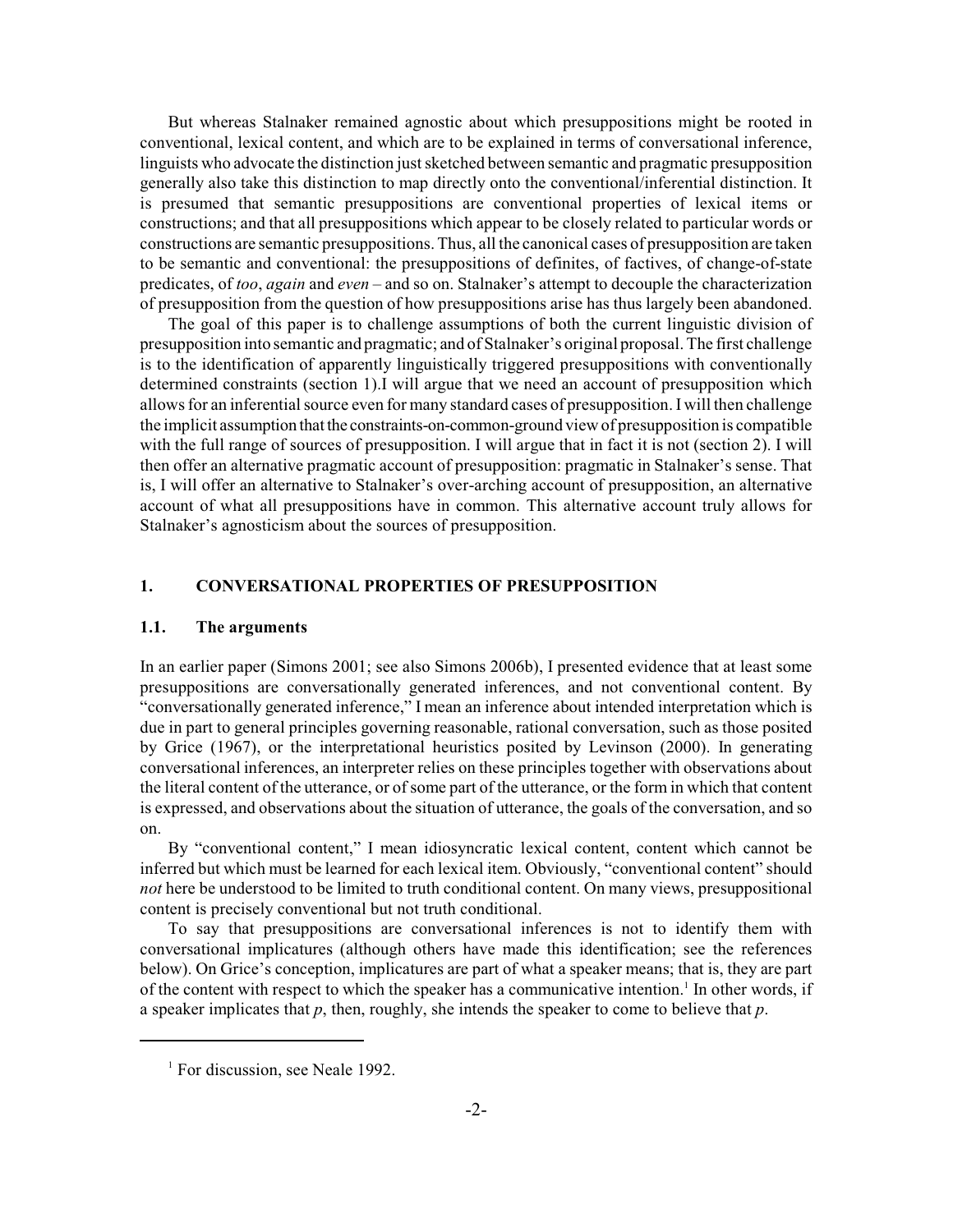In the standard case, though, speakers do not have communicative intentions with respect to the presuppositions of their utterances (although they may). I might say, to excuse myself from a meeting, "I have to take my cat to the vet."The utterance presupposes that I have a cat; but it is not normally part of my communicative intention to get you to believe this. I may recognize that you will come to believe this, as a consequence of my utterance. But I might also recognize that you will come to believe I have a bad cold as a consequence of my utterance, and this does not lead us to conclude that part of my communicative intention is that I have a bad cold. So, presuppositions should on these grounds be distinguished from conversational implicatures.

My argument, then, is that the same sorts of inferential strategies which allow interpreters to identify conversational implicatures can be used to make other kinds of inferences too; and in particular, can be used to derive presuppositions.

Some of the arguments I gave in the earlier work in favor of an inferential view of presupposition turned out to recapitulate arguments already made by others, in particular Atlas (1977, 1979 and elsewhere), Atlas and Levinson (1981), and Boër and Lycan (1976). Levinson (1983) succinctly summarizes the basic arguments in favor of the this view. I begin here by reviewing those arguments, and adding some additional ones.

The first argument is an argument *against* the view that the presuppositions in question are part of conventional, idiosyncratic lexical content. It is an argument *for* a conversational source for the relevant presuppositions to the extent that one considers that this is the most plausible alternative to conventional content. The argument concerns those presuppositions which are associated, not with particular lexical items, but rather with semantically coherent classes of items. For example: all referential expressions give rise to existential presuppositions.<sup>2</sup> That is, the use of a referential expression gives rise to the presupposition that a referent for that expression exists. All change of state predicates are associated with the presupposition that the subject of the predicate was in the necessary start state for the change of state immediately prior to the reference time.<sup>3</sup> Thus, in each of the examples below, the a. sentence presupposes (the content of) the b. sentence.

- (1) a. Jane stopped didn't stop coughing at noon.
	- b. Jane had been coughing before noon.
- (2) a. Kate became a US citizen in March.
	- b. Kate was not a US citizen before March.
- (3) a. The painting fell off the wall at midnight.
	- b. The painting had been on the wall before midnight.

Why is this an argument against conventional specification of these presuppositions? There are several ways to look at it. From the perspective of the explanatoriness of the theory, there is no doubt that if we stipulate each presupposition separately, we would appear to be missing an obvious

 $2<sup>2</sup>$  I'm assuming that definite descriptions fall into this class. Whether or not they are actually semantically quantificational, I think it is uncontroversial that they can be *used* to refer; and they are associated with an existential presupposition only when so used.

<sup>&</sup>lt;sup>3</sup> A change of state predicate is just a predicate which characterizes a change of state of some entity; the start state is just whatever state has to hold of an entity in order for it to undergo the relevant change of state.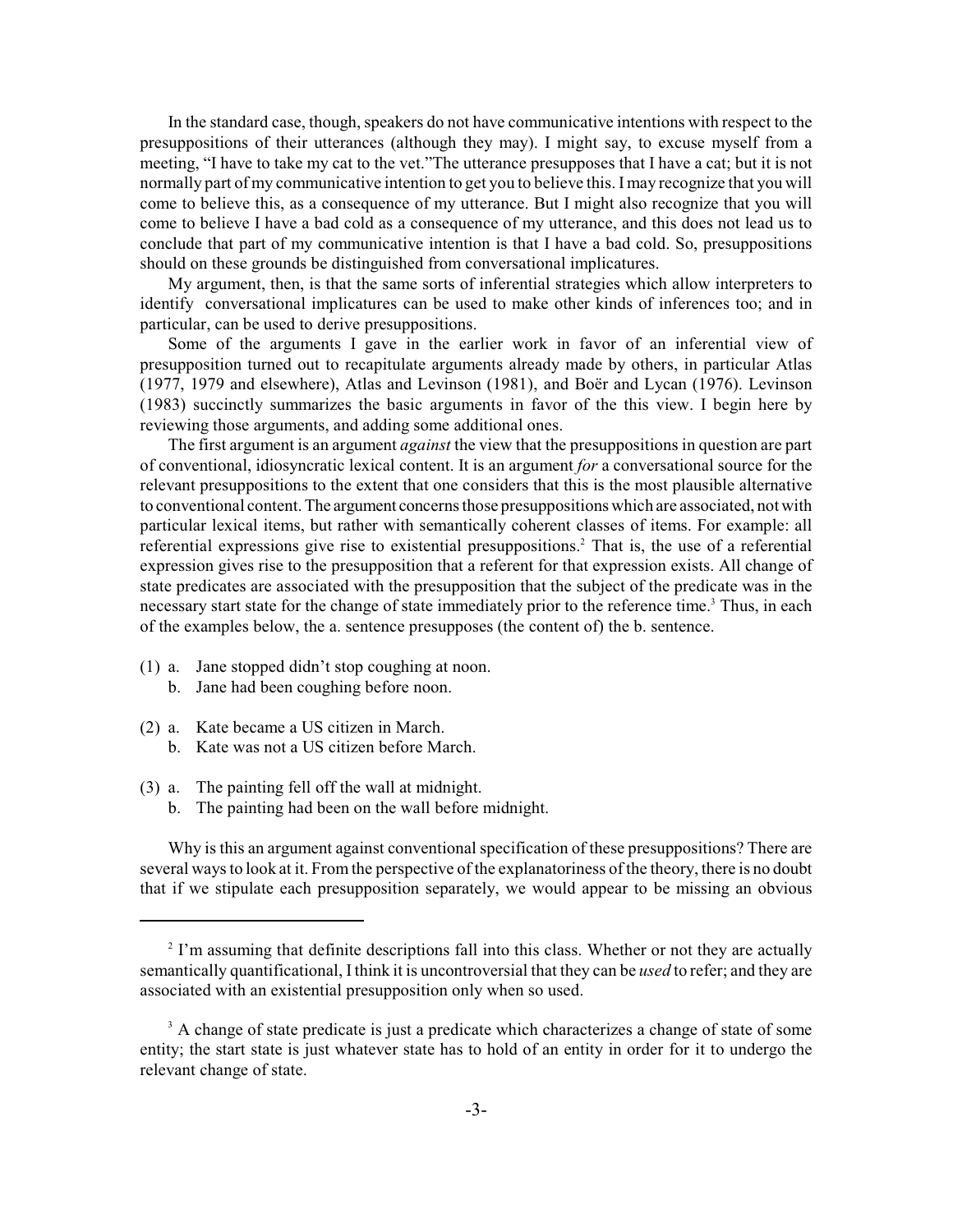generalization. If every member of this class behaves in the same way, surely there is some way to account for the behavior on the basis of other properties of the class: presumably, the relevant commonality of content. Second there is the question of whether the presupposition has the crucial hallmark of conventionality, that is, that it could have been different. It is conventional that in German, the word *mädchen* ("young girl") is neuter; what shows that it is conventional is that it could obviously have been otherwise, as synonymous expressions in other languages have different gender assignments. Similarly, if it were *merely* conventional that a given change of state predicate bore a particular presupposition, we would expect that there would be change of state predicates that did not have the parallel presupposition; maybe even pairs of items which have the same truth conditional content, but different presuppositional content. (For example, why not one verb which means *stop* and which presupposes that the subject was in the start state, and another that means *stop* and presupposes that the subject was in the end state?<sup>4</sup>) But we don't find this. What we find instead is, first, that truth conditionally synonymous items within these classes in one language share the same presuppositions; and (as far as I am aware), synonymous items in these classes *across* languages also share the same presuppositions.<sup>5</sup> Moreover, it seems very plausible that if we were to invent some change of state predicate, as of course happens, then it would invariably have the standard presupposition associated with these items.

One might suppose that in the case of change of state predicates, the presupposition is conventionally attached, not to individual predicates, but to something like the abstract representation of the change of state event schema which, in some views (see e.g. Rappaport Hovav and Levin 1998) is independent of any particular verb, but is part of the lexical entry of any change of state verb. Rappaport Hovav and Levin also posit that such event schemas are universal. If, indeed, the change of state event schema specified a presupposition that the necessary start state holds (at the relevant time), then we would account for the universal association of this presupposition with such predicates.

But what, then, of the case of the existential presupposition associated with referring expressions? To provide a parallel account, we would have to posit some kind of abstract representation or schema which is taken to be part of the lexical entry of every referring expression, to which the presupposition could be conventionally attached. This seems particularly problematic in light of the fact that there is a variety of types of referring expressions, with different underlying semantic properties: proper names do not refer in the same way as deictic pronouns, and these (on at least some accounts) do not refer in the same way as definite descriptions used referentially. To construct a theory in which there is an abstract semantic structure shared by all of these expressions to which the presupposition could be attached seems an unnecessary complication, when we could instead explain the presupposition as arising from the standard use of these expressions to refer.

This concludes the argument against treating (all) presuppositions as conventional content. The second argument is an argument explicitly in favor of the presupposition-as-conversational-inference

<sup>&</sup>lt;sup>4</sup> In fact, the way *stop* (like all other change of state predicates) seems to work is this: out of the blue, a presupposition that the relevant individual was in the necessary start state is generated. However, a speaker can also use *stop* presupposing that the relevant individual is currently in the necessary *end* state; in which case what is asserted, or questioned, and so on, is precisely whether the start state held, as in:

<sup>(</sup>I) I know you don't smoke now. Did you stop smoking?

 $\delta$  For a detailed comparison of presuppositions in English and Tamil, see Levinson and Anamalai 1992.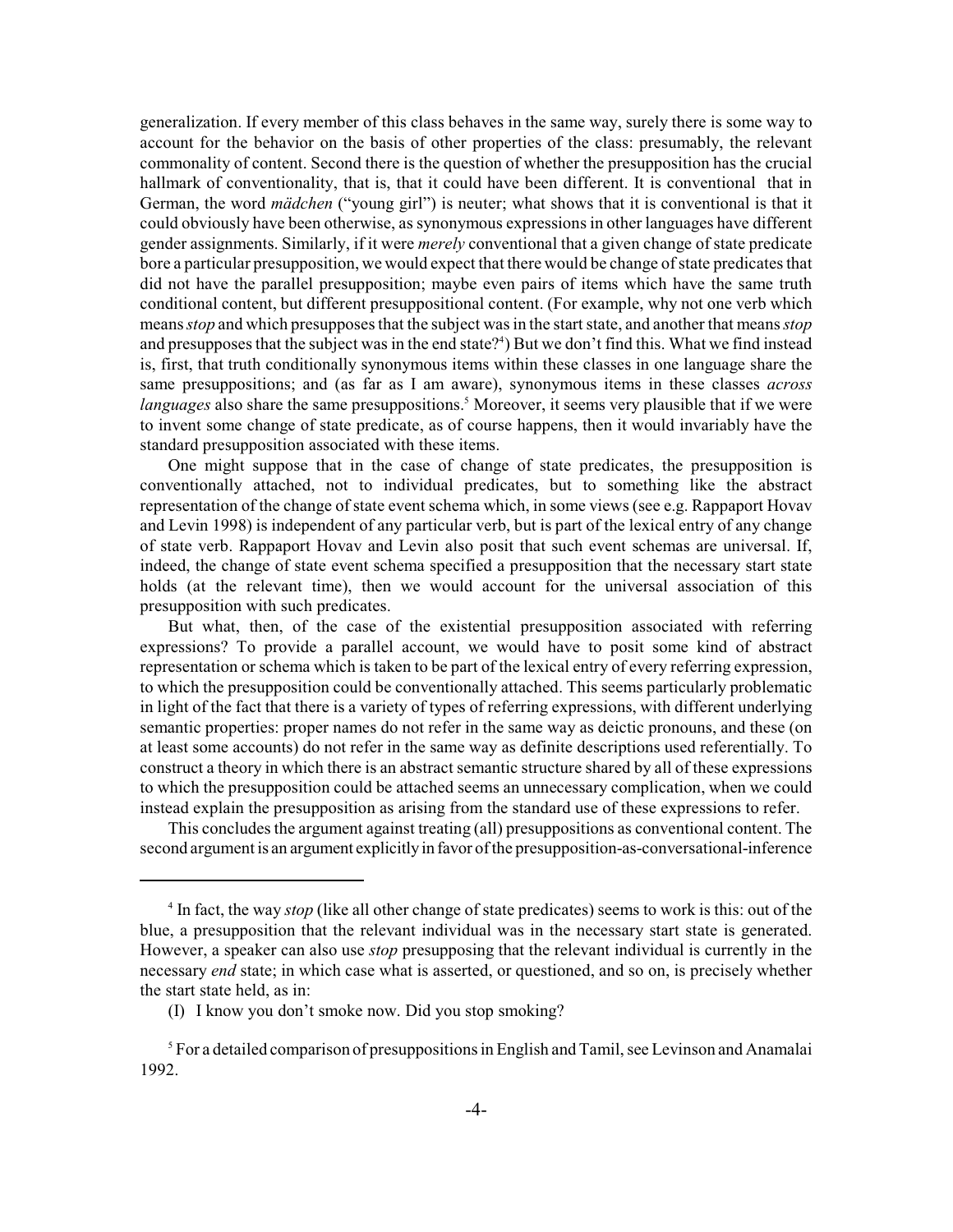view. The argument consists in the observation that many presuppositions show the standard properties associated with conversationally generated inferences. One of these properties is cancellability, in particular in light of the interpreter's assessment of the speaker's knowledge and conversational goals. I will not review here the full array of facts concerning cancellability. (For this, see Levinson 1983, Simons 2001.) I'll mention just two cases of what we can call "conversational cancellation." The first sort of case has been well documented in the literature, and involves a clash between what the interpreter knows about the speaker's information, and a usual presupposition. So, consider this case:

You and a friend are having dinner in a restaurant, and are speculating about a morose looking man eating alone at a table across the room. In the course of the conversation you offer:

## (4) Perhaps his dog died.

In this situation, the usual existential presupposition associated with the definite is suspended in light of your knowledge that the speaker does not know the man, and so could not know whether or not he has (or recently had) a dog. (Consequently, the import of the utterance is along the lines of "Perhaps he had a dog which just died.")

Accounts of presupposition in which all presuppositions are taken to be conventional can certainly deal with such cases.<sup>6</sup> What is relevant here is that the phenomenon is typical of conversationally generated inferences. Consider an analogous case involving scalar implicature:<sup>7</sup> Suppose that in the situation described above, I say: "Maybe he's waiting for a friend." There is no associated (scalar) implicature that it is not the case that he might be waiting for more than one friend. (Compare the case with that in which I tell a waiter, "I'm not going to order yet, I'm waiting for a friend.)

Our second case of presupposition cancellation is somewhat different, and involves a kind of cancellation that has received relatively little attention:

Suppose that a researcher is conducting an experiment into the effects of smoking cessation. She begins a session by reiterating the eligibility requirements for participants. At this point, she is approached by a subject, who says:

(5) I'm sorry, I'm no use for your experiment. I haven't stopped smoking.

In this situation, I don't think that the researcher would necessarily take the speaker to be indicating that she is currently a smoker, but merely to be asserting that she has not undergone the relevant change of state. The presupposition is lacking, I suggest, because in this situation, the utterance is equally relevant whether the speaker is an unrepentant smoker, or has never smoked.

<sup>&</sup>lt;sup>6</sup> Typically, using the strategy of local accommodation. For a brief explanation, see Simons (2006a); for details, see Beaver (1997).

<sup>&</sup>lt;sup>7</sup> There is a certain difficulty in demonstrating the parallel with clear cases of conversational implicature. The "best" cases of conversational implicature involve nonce inferences, so we cannot sensibly talk about cancellation. The compromise is to talk about cases involving some sort of generalized conversational implicature, where we can talk about what is "normally" implicated. The complication is that some readers might be skeptical as to whether cases like these do involve purely conversational inferences.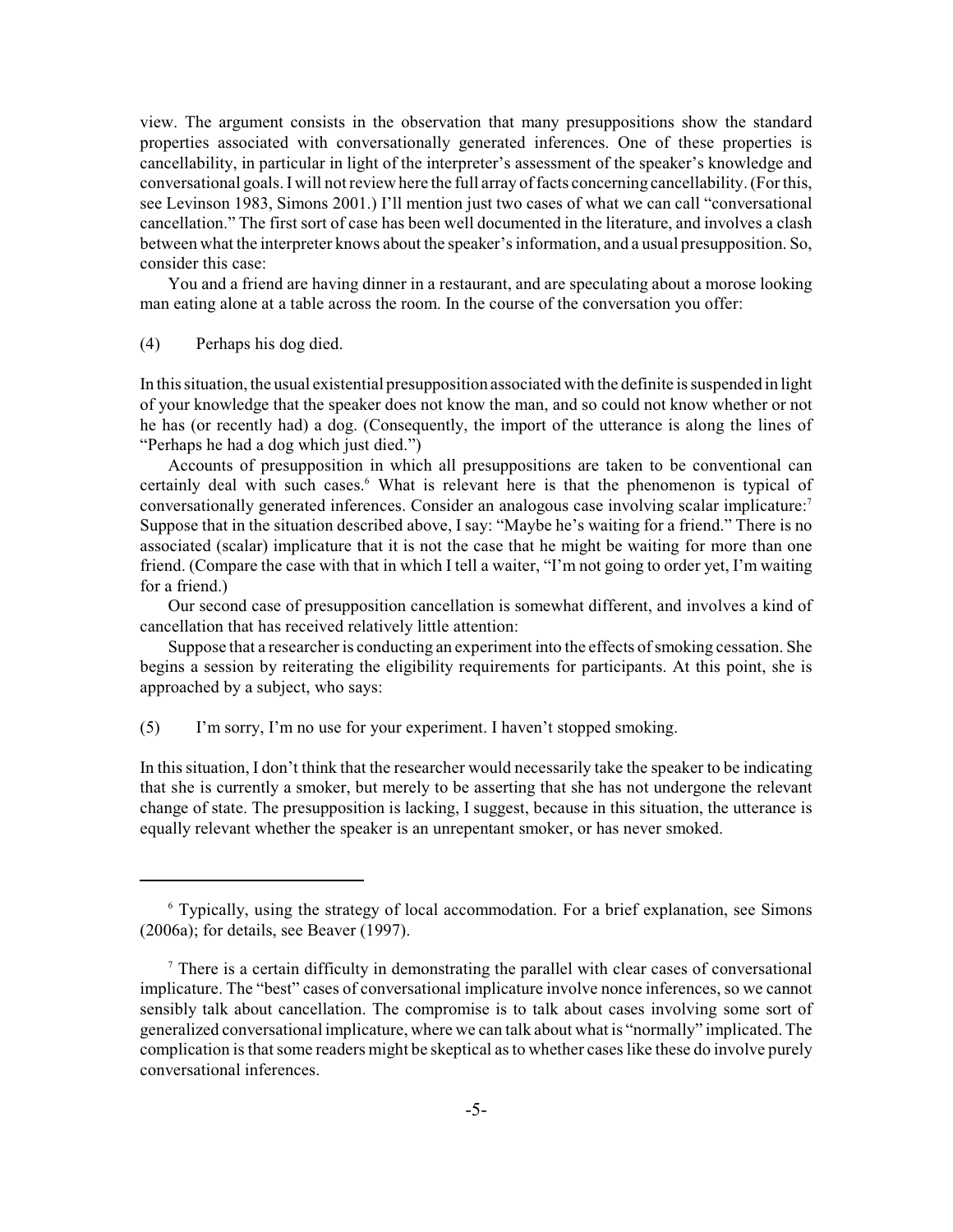Here's a parallel example involving scalar implicature: Suppose that we are trying to drum up attendance for an upcoming talk, and are wondering where to advertize it. You say: "Some of Bill's students might be interested." In this situation, you do not implicate that it is not the case that all of Bill's students might be interested. However, it's not necessarily the case that I am certain that you do not know whether or not this is true. (For all I know, you may have in mind a particular student of Bill's who you know will not be interested.) Rather, the implicature is absent because it is irrelevant for our current conversational purposes what proportion of Bill's students might be interested: whether it is all, or only some, we will still want Bill to announce the talk in his class.

The second property of conversational inferences which is shared by presuppositions is what Grice calls *nondetachability*. To say that an inference from an utterance is nondetachable is to say that it is nondetachable from the literal content expressed. To illustrate, consider the discourse below:

- (6) A: Do you want to go to the movies?
	- B: I have some work to do.

B, in responding as she does to A's question, implicates a negative answer to the question. But the implication is in no way dependent on the particular form of her utterance, but only on the fact that she said, in answer to the question, something about having work to do. She could equally have said, "I have work to do," or "I need to get some work done," or "I have to work": all have roughly the same content, and all would have had the same effect. To use Grice's (admittedly less than transparent) terminology, this shows that the inference to the negative answers is *nondetachable* from the content expressed: any other way of expressing (roughly) the same content in that environment would give rise to the same inference.<sup>8</sup>

We have in fact already seen that presuppositional inferences are, in many cases, nondetachable from expressed content, when we observed that, where presuppositions are associated with classes of items, all items in the class which have the same truth conditional content also have the same presupposition. For example, consider:

- (7) a. Jane didn't stop/quit/cease laughing.
	- b. Jane did not discontinue her laughter.
- (8) Jane didn't leave/quit/go out of/exit/depart from the house.

Such examples show that at least some presuppositions are triggered by the expression of particular content, rather than being dependent upon the particular forms used to express it. This is what we expect of conversationally generated inferences.

Nondetachability is claimed to be a property of all conversationally generated inferences *except* <sup>8</sup> those generated by virtue of the maxim of Manner (see Grice 1967). However, even in the case of Manner implicatures, the form of the utterance plays a different role than it does in the case of conventionally conveyed content. In the latter case, a particular piece of content is conveyed by virtue of the use of the lexical item or construction *simpliciter*. In the case of Manner implicatures, the form of the utterance gives rise to the implicature only in comparison with other forms which could have been used to express the same content.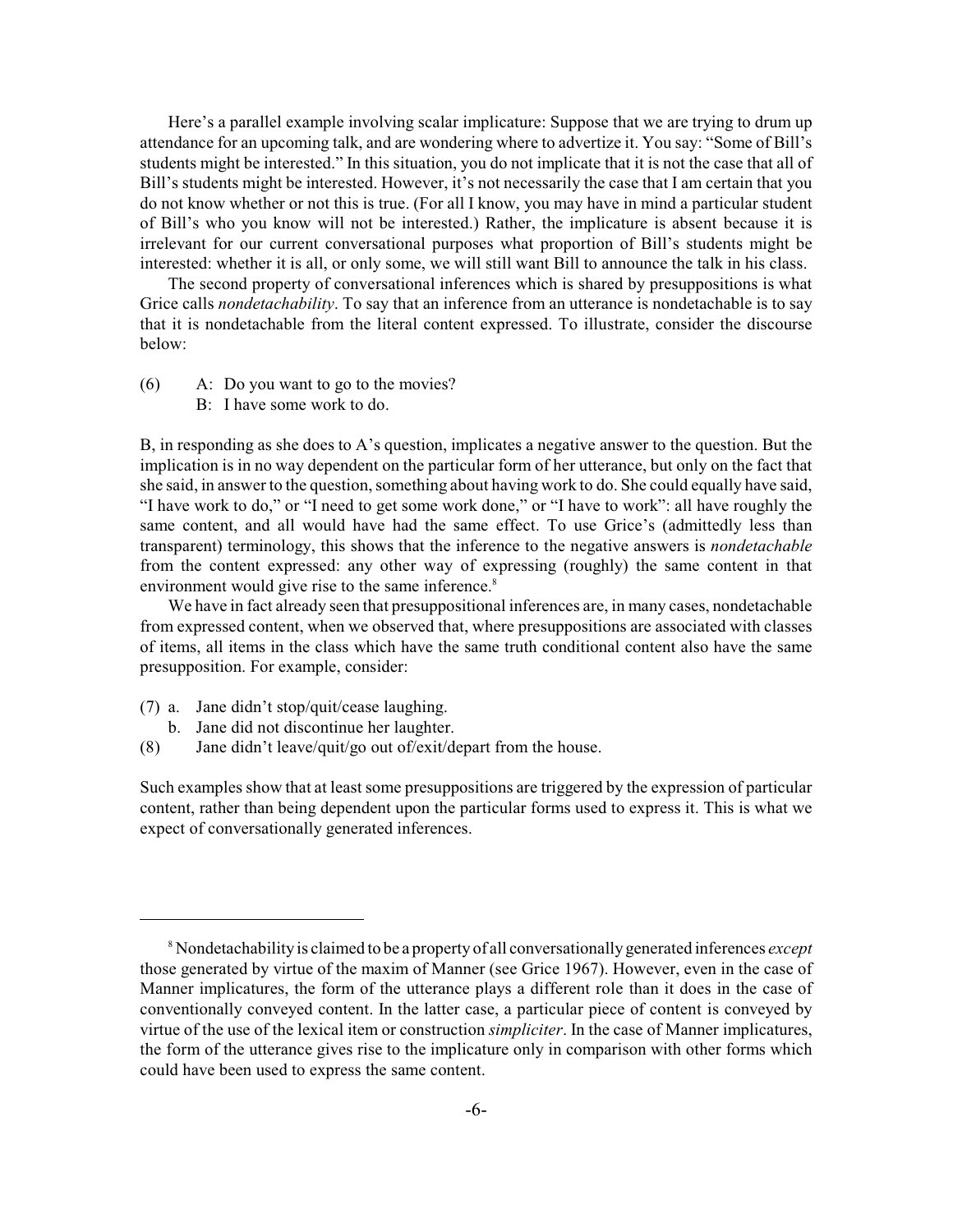## **1.2. Dedicated triggers**

The arguments adduced so far show only that presuppositions *can* be conversationally derived, and that *certain types* of presupposition are most plausibly accounted for as conversational inferences. The arguments do not show that *all* presuppositions have a conversational source.

There are in fact some words which are natural candidates for analysis as conventional triggers, or markers, of presupposition. These are words whose sole function seems to be to introduce presuppositions. The most well-discussed examples of this in English are *even, again* and *too*,<sup>9</sup> as in:

- (9) Even George Bush has acknowledged that global warming is real.
- (10) Jane failed her drivers test again.
- (11) Jane failed her drivers test too.

However, there is another observation which might give us pause: this presupposition, too, appears to be nondetachable. That is, any expression with the same meaning as *again* or *too* gives rise to the same presupposition, as demonstrated by:<sup>10,11</sup>

- (12) a. Jane failed her drivers test for a second time. b. Jane failed her drivers test once more.
	-
- (13) Jane started again / afresh / anew / over.
- (14) a. Jane failed her drivers test too.
	- b. Jane also failed her drivers test.
	- c. Jane failed her drivers test as well.
	- d. Jane likewise failed her drivers test.

These facts suggest an important distinction: we have to distinguish between the question of whether the *content* conveyed by the inclusion of, for example, *too* is derived conventionally or conversationally; and the question of whether the presuppositional *status* of that content is due to convention or to conversational facts. It seems indisputable that sentence  $(10)$ , for example, conveys that Jane failed her drivers test on a previous occasion by virtue of the conventional content of *again*, combining with the conventional content of the rest of the sentence. But it does not follow from this that it is conventionally fixed that this content is presuppositional. It is equally possible that

Many people would include *only* in this list, on the assumption that, e.g. an utterance of *Only* 9 *John left* presupposes that John left. I myself am unconvinced that this is a presupposition; and indeed, there is a range of views in the literature.

<sup>&</sup>lt;sup>10</sup> I don't demonstrate this with *even* because I have not been able to find any synonyms of *even* in English.

 $11$  It is still somewhat unclear what this presupposition is. Standardly, sentence (10) is said to presuppose that Jane failed her drivers test before, and sentence (11) (with the subject in focus), that someone other than Jane failed their drivers test. But see Kripke (1990) for a different view.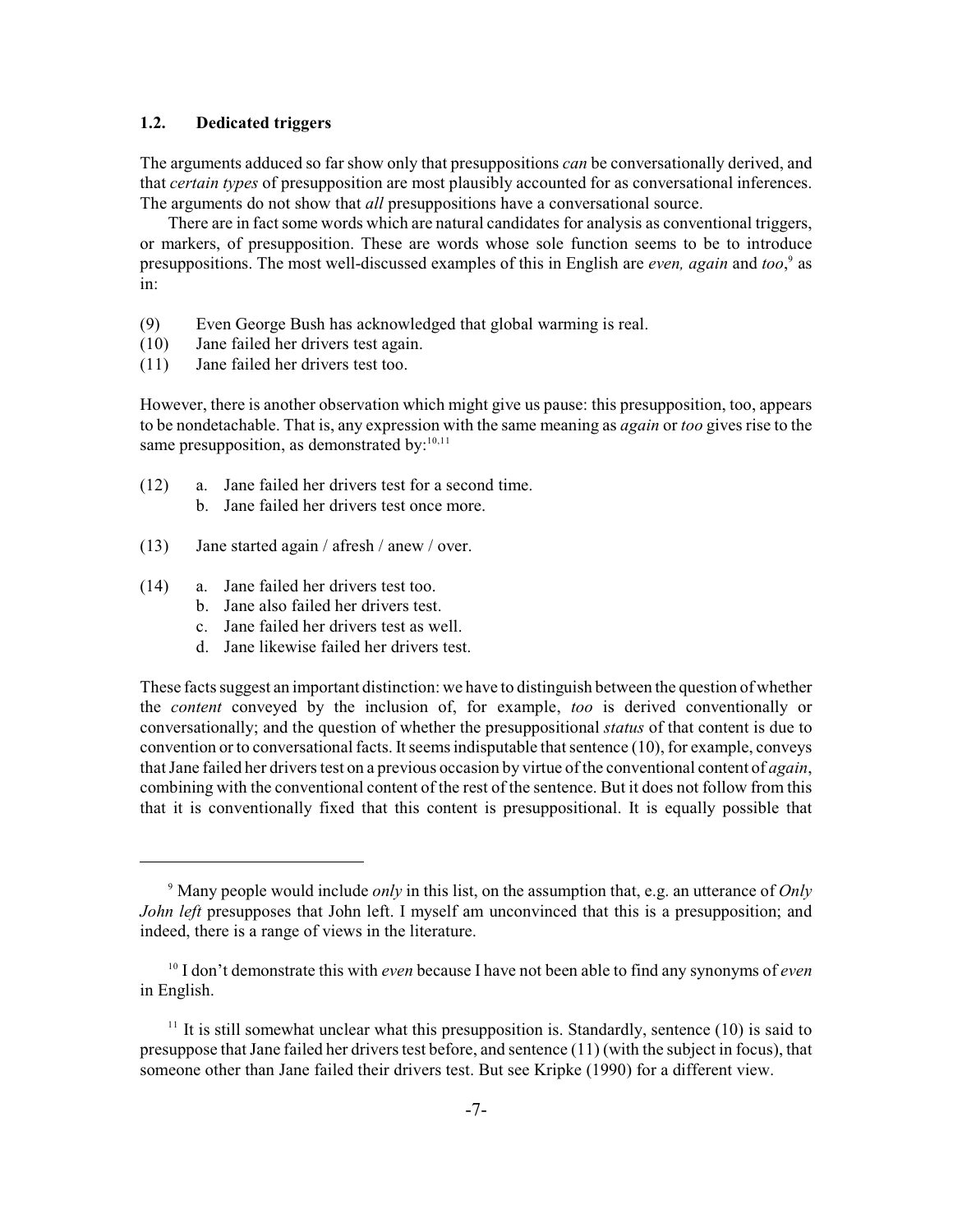conversational considerations determine that in normal circumstances, that part of the content of the sentence will have presuppositional status.

Once we have this perspective, then the case of the presupposition of *too* becomes potentially not significantly different in kind from the case of the presupposition of, say, *stop*. On this view, in both cases, the content which is presupposed is introduced conventionally. (It is by virtue of the conventional content of *stop* that the sentence *Jane stopped singing* entails that Jane had been singing.) But the presuppositional status of that content is a consequence of conversational considerations: nothing in the meaning of the items tells you that this content must be presupposed.<sup>12</sup>

Abusch 2002 argues against such an approach that there are pairs of lexical items where assertoric and presuppositional content are reversed. (See Abusch 2002). One example which is cited is due to Fillmore 1971: *accuse* vs. *criticize*. But, as Abusch herself points out, even on Fillmore's presentation these two are not symmetrical. (Fillmore says only that "what is presupposed by the use of [criticize] is part of the content of the linguistic act referred to by [accuse].) Abusch offers the pair *be right* and *know* as a truly symmetrical example. But the claim of symmetry relies on a semantic analysis of both *X knows that p* and *X is right that p* as "p is true and X believes p." According to Abusch, *know* presupposes the truth of *p* and asserts the belief relation, while *be right* presupposes the belief relation and asserts the truth of *p*. However, even if the proposed analysis were correct for *know*, it seems incorrect for *be right*, which does not seem to presuppose belief, but only that the claim that *p* has been made. Suppose A is asked where Jane is, and says that she is at home sick, although in fact he has no beliefs at all about where she is. He later discovers that in fact, by coincidence, she was at home sick. He can then say of himself: "I was right that Jane was home sick," without this counting as a pretense that he believed it.

While Abusch is right that, if there were pairs that displayed complete symmetry, this would be a challenge for the kind of pragmatic approach just sketched, it remains to be seen if any such pairs actually exist.

Conclusion so far. I have argued that there is a strong case to be made that presuppositionality – not the specific content of presuppositions, but the fact that a particular piece of content has presuppositional status – is the result of conversational inferences. The question then is: inferences about what? Usually, we think of conversational inferences as inferences about what the speaker intends to communicate, or what the speaker is assuming or thinking which leads her to make the utterance she makes. As Grice's definition of conversational implicature says, the goal of a conversational inference is to identify some proposition *p* such that the assumption that the speaker "is aware that, or thinks that" *p* enables the interpreter to take the speaker as cooperative.

 $12$  It would then be an important open question what the nature or status of the content introduced by *too* is. The consensus in the literature – which has supported the idea that the content of *too* is presuppositional by virtue of meaning – is that this content is not truth conditional. If this is right, then the case of *too* is not completely analogous to the case of *stop*, or *know.* The atomic sentence *Jane stopped singing* is generally (perhaps universally) agreed to entail that Jane had been singing prior to the reference time; on the standard view, this entailment is also a presupposition. But, again on the standard view, *Jane sang too* does not entail that someone other than Jane sang: this is taken to be merely a presupposition.

So the content introduced by *too* is special in some way. Maybe it is special in being specifically anaphoric, as suggested by Kripke (1990). Or maybe it has the same status as the content introduced by words like *therefore* and *moreover*. Grice (1967) called the content introduced by these items *conventional implicature*, but there has never been any consensus as to what this is. See Potts (2005) for a recent discussion.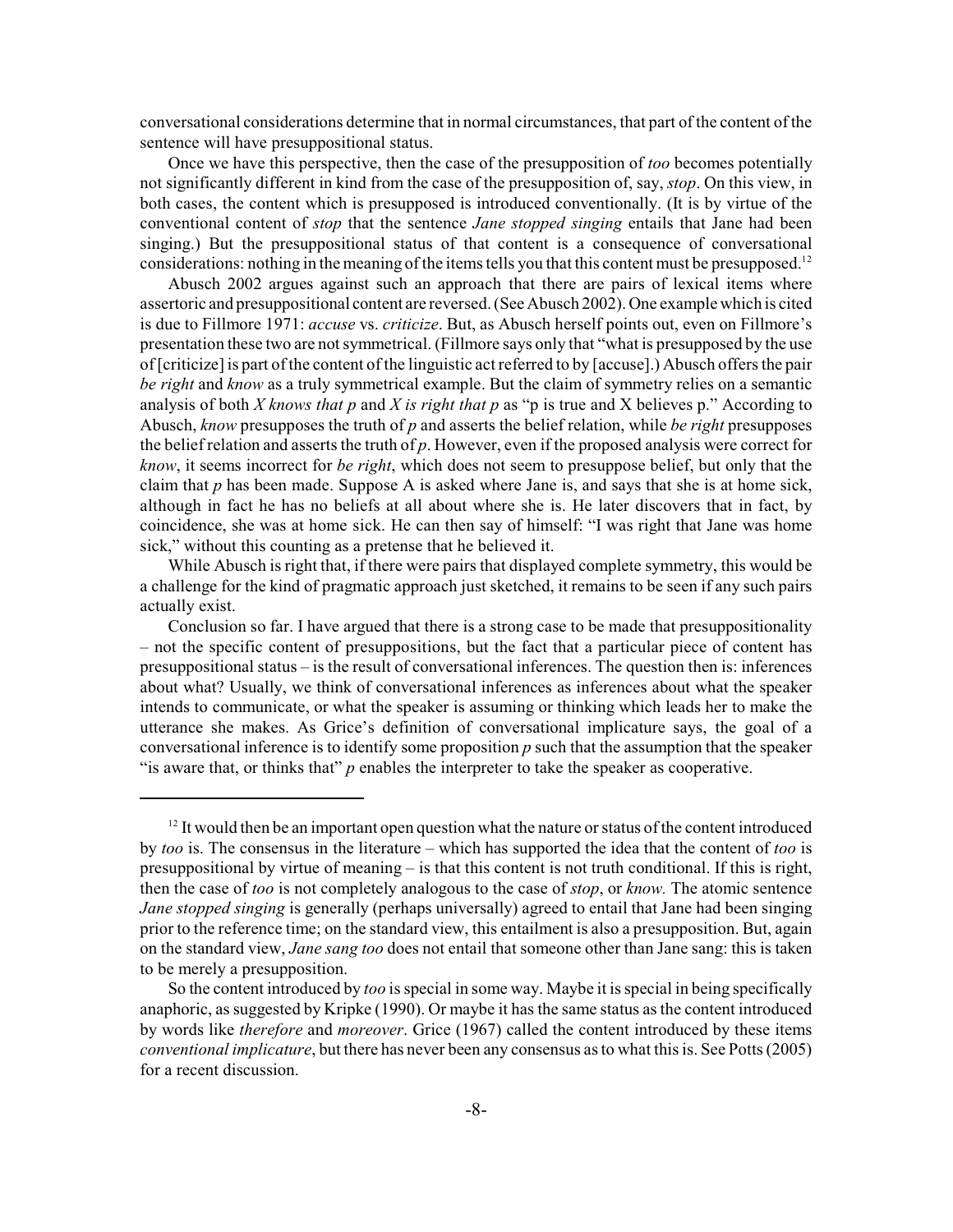But the standard view on presupposition is that presupposition triggers provide the interpreter not just with information about what the speaker thinks, but with information about what the speaker thinks the *common ground* is like. In the next section, I consider the consequences for this common ground view of the position that presuppositions may have an inferential source.

## **2. CONVERSATIONALLY GENERATED PRESUPPOSITION, ACCOMMODATION, AND THE COMMON GROUND VIEW**

The arguments of the previous section have an obvious consequence for the broader theory of presupposition. Presupposition, whatever it is, must allow for an explanation in terms of conversational reasoning; that is, an account of the presuppositional status of some element of content in terms of conversational reasoning must not be ruled out in principle by claims about what presupposition is.

In this section, I will argue that the standard view on presupposition does in fact rule out such an explanation. According to the standard view, presuppositional content is (roughly) content which is required to be entailed by the common ground relative to which the presupposing sentence is evaluated. Any version of this view requires one to invoke some process of accommodation, to account for cases where the presupposition in question is not in fact part of the common ground. I will argue that accommodation, as construed on the common ground view, requires one to posit a conventional constraint on sentences. Thus, if one entertains the possibility that presuppositional status could be conversationally derived, one is forced to abandon the common ground view.

## **2.1. The preliminary common ground view: an utterance-time constraint**

The simple minded version of the common ground view of presupposition goes like this: The presuppositions of a sentence S are those propositions which are required to be part of the common ground of the conversational participants in order for an utterance of S to be allowable. Let's call this requirement the licensing condition for sentence S. The licensing condition is what others might call the semantic presupposition of S.

The licensing condition entails a further constraint on speakers: a speaker who intends to speak appropriately should utter S only if she *believes* that the presuppositions of S are entailed by the conversational common ground at the time of her utterance. This, we can call the speaker condition or pragmatic presupposition of utterances of  $S<sup>13</sup>$  Consequently, utterances of presupposing sentences provide hearers with evidence as to the speaker's beliefs about the common ground.

Stalnaker (1973, 1974, 2002 and elsewhere) defines presuppositionality directly in terms of constraints on speaker beliefs: for a sentence to have a presupposition is for its appropriate utterance to require the speaker to believe that the presupposition is entailed by the common ground. Stalnaker does not propose a distinct licensing condition to underwrite the felicity condition. As we'll see in section 2.2., this view leads to complications of its own.

 $13$  The distinction I am making between the licensing condition, or semantic presupposition, and the speaker condition, or pragmatic presupposition, is parallel to Gauker's (1998) distinction between external and internal norms governing speech.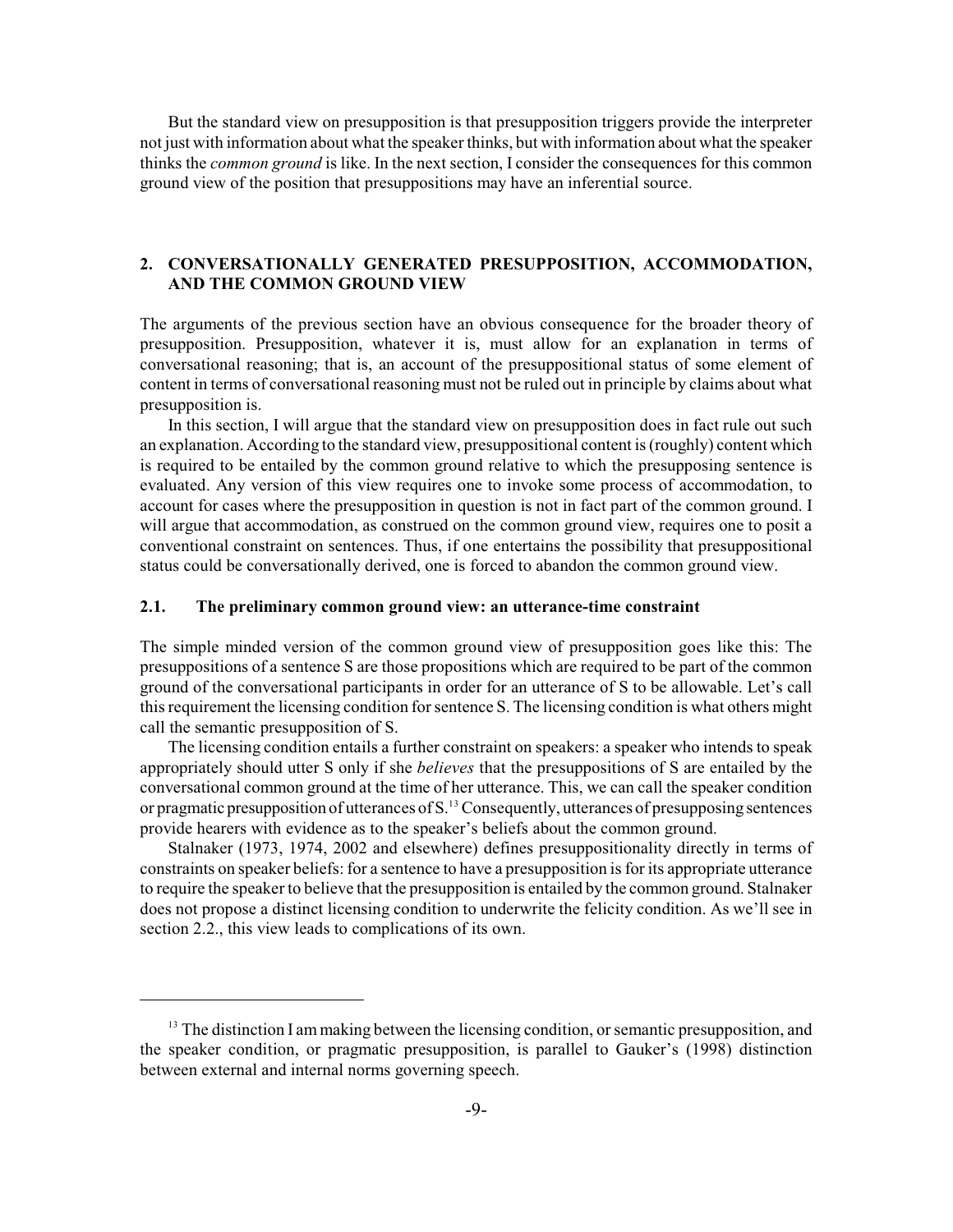It should be said immediately that no common ground theorist currently subscribes quite to this view. However, I am not simply setting up a straw man here; this discussion is important for the argument that follows.

The reason that no-one subscribes to exactly this view is that the proposed speaker condition is clearly false. For example, everyone agrees that, whatever presupposition may be, the sentence (or an utterance of the sentence) *I want to call my sister* involves a presupposition that the speaker has a sister. Yet clearly, a speaker can perfectly appropriately utter this sentence knowing full well that her hearer was not aware, prior to her utterance, that she had a sister.

This difficulty was recognized immediately, including by Stalnaker himself. The first attempts to respond to this difficulty introduced initial versions of the idea of accommodation. Stalnaker (1974: 202) writes:

In [some] cases, a speaker may act as if certain propositions are part of the common ground when he knows that they are not. He may want to communicate a proposition indirectly, and do this by presupposing it in such a way that the auditor will be able to infer that it is presupposed. In such a case, a speaker tells his auditor something in part by pretending that his auditor already knows it.

Although the understanding of accommodation has been refined over the last 30 years, this first formulation embodies the foundational idea: that presuppositions impose requirements on the common ground; but it is enough for these conditions to be satisfied *post hoc*, once the interpreter has realized that the speaker intends them to be.

Now let us dwell for a moment on how this process of accommodation is to work; specifically, on how it is to be *triggered*. The very first stage must be the hearer's recognition that "the speaker is acting as if certain propositions are part of the common ground." What will allow this? There are two possibilities:

- 1. The sentence uttered carries a conventional constraint that it be uttered only if the common ground entails proposition *p*. The hearer knows this by virtue of her knowledge of the language.
- 2. The hearer can infer on the basis of general pragmatic principles that this utterance is appropriate only if the common ground entails *p*.

If the sentence were subject to a conventional constraint, then it is clear how accommodation would be triggered. The hearer will assume that the speaker intends to speak appropriately; therefore, in producing her utterance, she is acting as if the required presuppositions were common ground. And one can see why this would plausibly lead the hearer to change her own beliefs to include the presuppositions, with an ultimate change to the common ground.

But if we suppose that the common ground constraint is inferable on general pragmatic grounds, we are led to a contradiction. To see this, let us work through a specific example. Consider an utterance by Ann to Bob of the sentence *I want to call my sister*. Suppose that Bob has only just met Ann. He does not know, prior to her utterance, that she has a sister; and he knows that *she* knows that he does not know it. So, Bob knows that Ann does *not* believe that it is common ground between them that she has a sister. But, it is clear that subsequent to Ann's utterance, Bob will believe that Ann has a sister. This we must assume to be the consequence of some process of accommodation.

Now, we are to imagine that this process is triggered by Bob's recognition that Ann "is acting as if" the proposition that Ann has a sister is part of the common ground. He is supposed to recognize this by recognizing that she has produced an utterance which is appropriate only if this is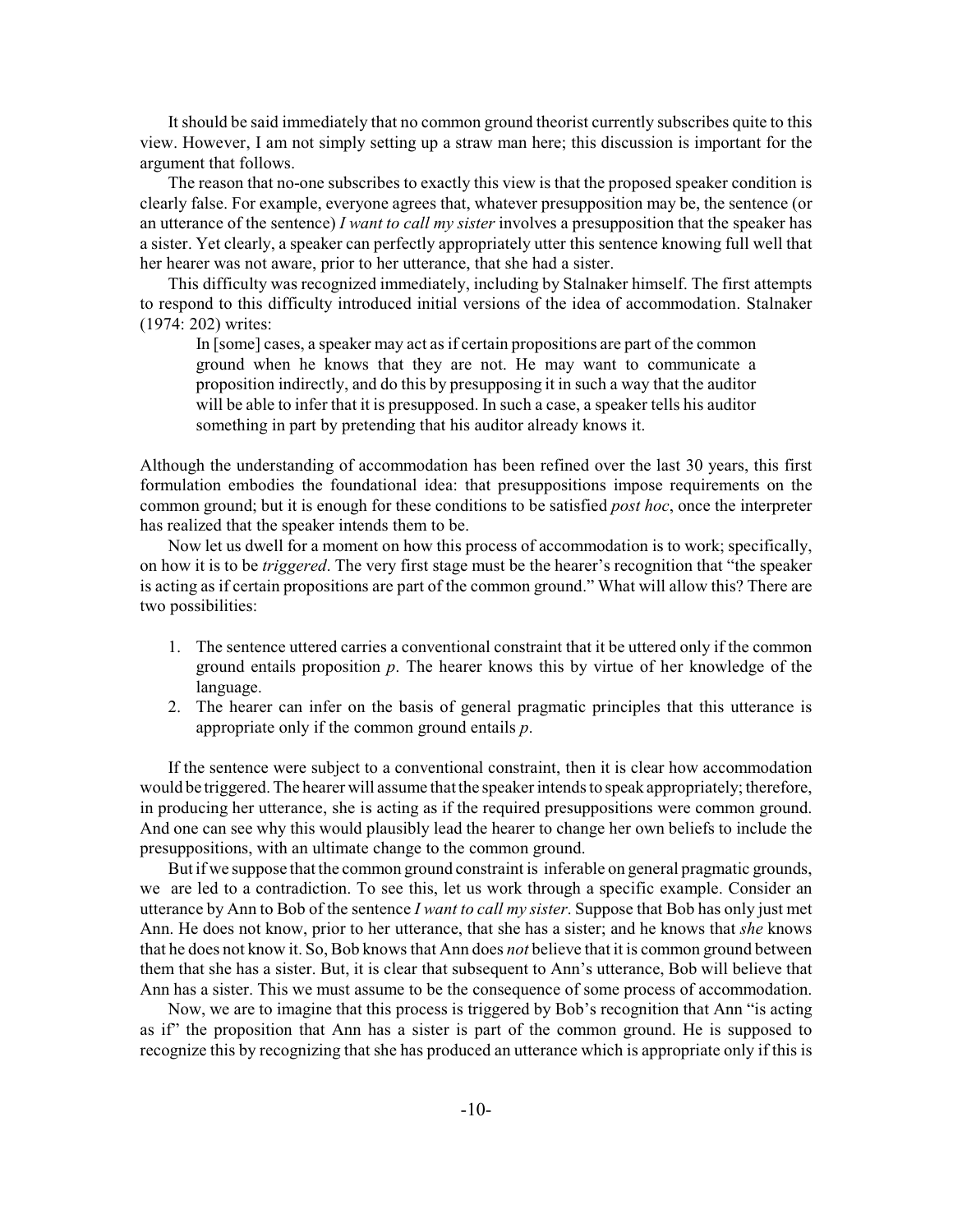the case. But now we want to suppose further that this licensing condition– the purported semantic presupposition – is inferable by the hearer on general conversational principles, and is not due to any conventional content of the sentence uttered.

But this simply cannot be: the sentence clearly *is* appropriate (in the ordinary sense of being conversationally acceptable) in the circumstances described, where it is not common ground that Ann has a sister. So no conversational reasoning could lead to the conclusion that it is not.

Nor could conversational reasoning lead to the conclusion that the sentence is appropriately uttered only if the speaker believes it is common ground that she has a sister. Conversational inference must be driven by the premise that the speaker intends to speak appropriately, and hence should not knowingly violate a condition of appropriateness. So in particular, the conclusion of conversational inference cannot be to attribute to the speaker a belief that she is known not to have. Consequently, no conversational reasoning could lead Bob to the conclusion that Ann's utterance is appropriate only if she believes that it is common ground that she has a sister. As he knows that she does not believe this, the conclusion would be inconsistent with the assumption that she intends to be cooperative.

One might try a different tack. One might argue that the proposed restriction on the use of the sentence is a generalized inference: that hearers (and speakers) know, on general conversational grounds, that an utterance of this sentence would generally be acceptable only if the relevant proposition were entailed by the common ground, or believed by the speaker to be so. The idea would somehow be that the hearer does not have to determine this on the basis of this particular utterance; and therefore can maintain the conclusion even in the face of evidence that it does not apply in this case.

Even if there could be such a generalized inference, it still should not lead to a conclusion that the speaker is "acting as if." Normally, where there is a discrepancy between a generalized inference and the particular circumstances of an utterance, the generalized inference is cancelled. So, for example: There is (according to Grice (1967)) a generalized implicature that a speaker who says "He's bringing a woman" implicates that the woman in question is not the man's wife. Now imagine that Mr. Jones, a member of a gentleman's club, is seen approaching the establishment accompanied by his wife, who is well known to all the observers. One of these observers exclaims in horror: "He's bringing a woman!" Given that the hearers are all aware that the speaker knows that the woman in question is Mrs. Jones, the generalized implicature is simply suspended, and an alternative explanation is found for why the speaker has used the indefinite. (Presumably, that the horror here is not that Jones is bringing his wife, but that he is bringing any woman.)

Conclusion: The preliminary common ground view is sustainable only given some process of accommodation. But accommodation is only possible on the assumption that the common ground constraint is part of the conventional content of the utterance: it cannot be inferred.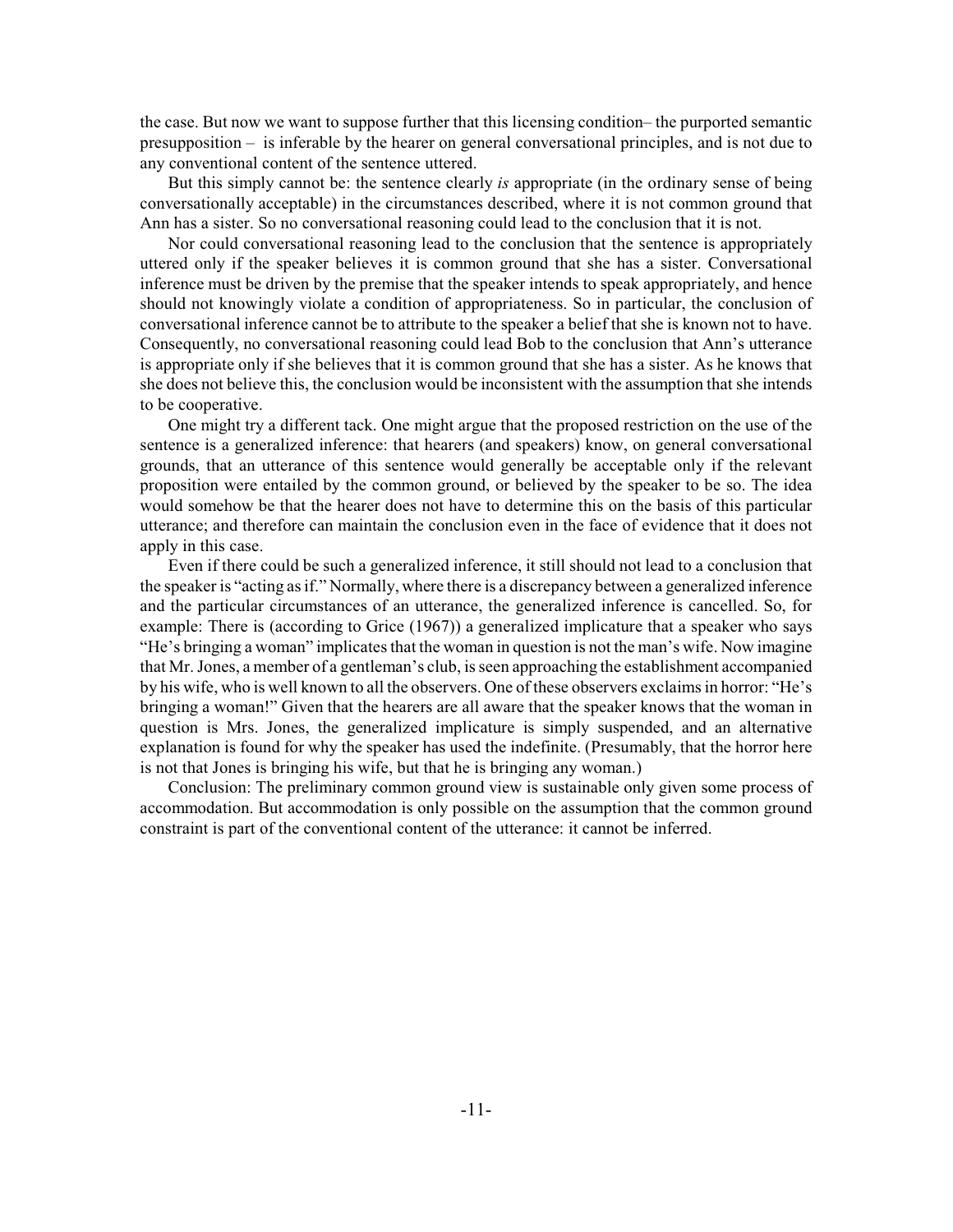#### **2.2 The sophisticated common ground view: a post-utterance time constraint**

The sophisticated common ground view is most clearly formulated in accounts of presupposition framed in Heim's (1983) context change semantics.<sup>14</sup> A slightly different version of the view is articulated in Stalnaker (2002).

On Heim's view, sentences are (possibly partial) functions from contexts to contexts. Presuppositions are definedness conditions on these functions: if a sentence S bears presupposition *p*, then S can only be used to update contexts which entail *p* (i.e. S(c) is defined only if c entails *p*). This is the licensing condition, or semantic presupposition, on S.

The licensing condition gives rise to a concomitant speaker condition: a speaker should utter a presupposing sentence S only if she believes that the context *relative to which S will be interpreted* will entail *p*. Crucially, this context need not be the context which exists at the time of utterance; for if the utterance-time context does not in fact entail  $p$ ,  $p$  may be accommodated.<sup>15</sup> That is, if appropriate conditions hold, *p* may be added to the utterance-time context, and then S can be applied to the context resulting from accommodation.

On the Heim view, accommodation is triggered by the hearer's knowledge of the semantics of S, including the definedness conditions on context update. It is a conventional fact about S that a hearer can use the presupposing sentence to update the existing context only if she first engages in accommodation. This fact about S cannot be inferentially derived.

Conclusion: The sophisticated common ground view, as articulated in CCS, *requires* presuppositions to be understood as conventional, lexically encoded, constraints on contexts. It does not leave room for conversationally derived presuppositional constraints.<sup>16</sup>

I want now to turn to Stalnaker's formulation of the sophisticated common ground view. What distinguishes this view from the CCS view is that the *primary* constraint imposed by presuppositional sentences is taken to be a constraint on the *speaker's* presuppositions, i.e. on her beliefs about the common ground. This might seem more compatible with the assumption of a conversational source for presuppositions. But in fact, it is not.

Consider again our test case: an utterance by Ann to Bob of the sentence:

(15) I want to call my sister.

 $15$  The context for interpretation will be distinct from the utterance context also in cases of complex sentences, as embedded clauses typically involve update of local contexts. These cases, although crucial to the working of the theory as a whole, are not relevant for the argument being developed here.

<sup>16</sup> For those who are convinced of the adequacy of the context change view, this will constitute an argument against the conversational derivation of presuppositions. But if my arguments have this effect, at the very least, the competing positions will be drawn a little more clearly.

 $14$  Advocates of a Context Change account of presupposition along these lines do not necessarily identify the context with the common ground. Heim 1983 writes (fn.4): "My files [the precursor to contexts in her theory] are closely related ... to Stalnaker's 'common grounds'." But by 1992, she says merely that contexts are "identified with states of information" (p.185). Similar shifts, or agnostic positions, can be seen in the work of other authors. However, I think that the standard conception of contexts for presupposition, at least within linguistics, identifies them with the conversational common ground.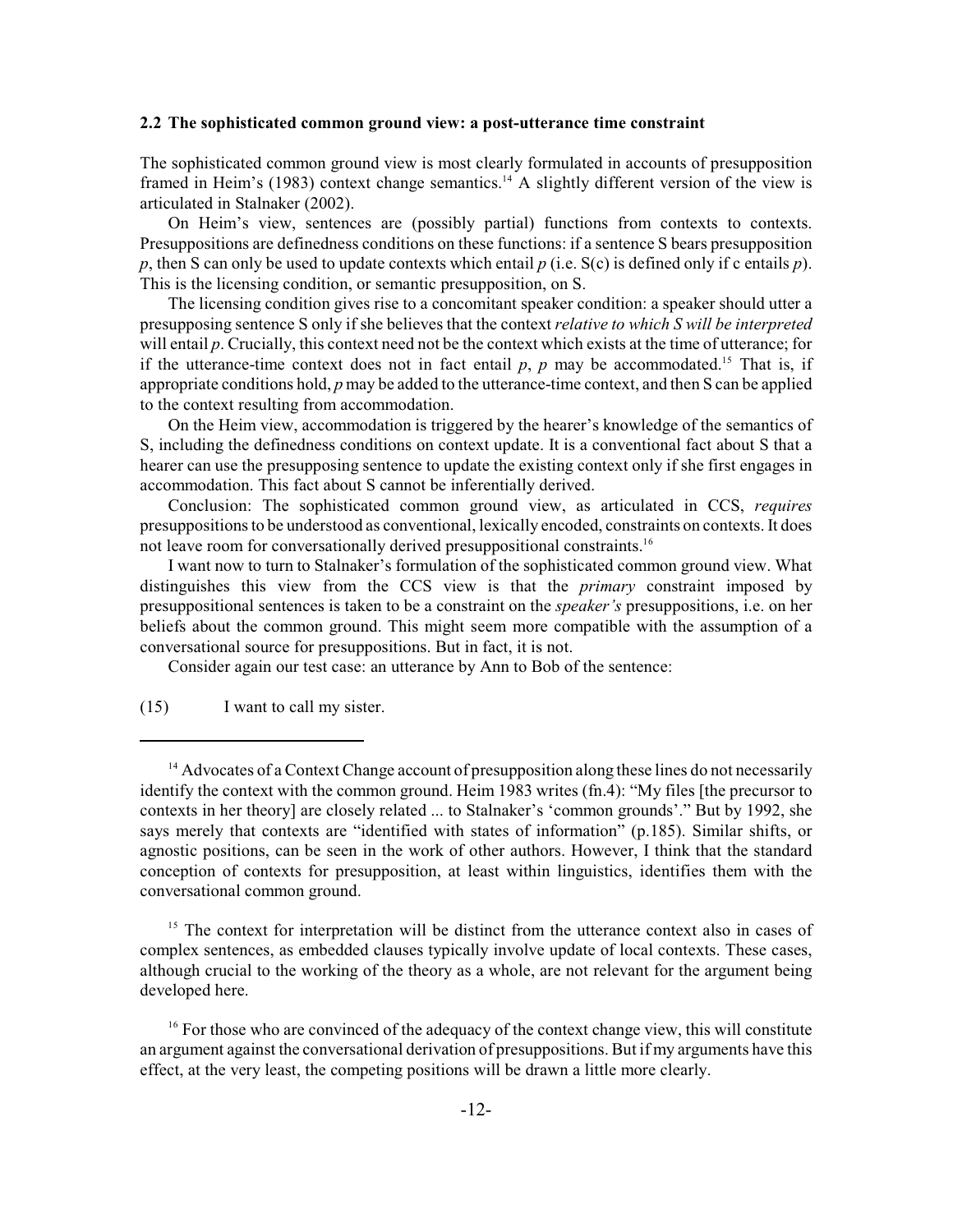In the scenario we are considering, Ann (of course) believes, prior to the utterance, that she has a sister; but she also believes that Bob does not believe (or disbelieve) that she has a sister. So, prior to the utterance, Ann does not believe that it is common ground that she has a sister. Now we construct the reasoning whereby it becomes common belief that Ann has a sister – Stalnaker's version of accommodation.

On the preliminary common ground view, we took accommodation to be driven by an assumption that utterance of the sentence indicates the speaker's belief that it is common ground that she has a sister. But on the sophisticated common ground view, we no longer take the utterance to be indicative of this belief. In trying to articulate a revision, Stalnaker (2002: fn.14) writes:

The timing of the relevant beliefs [about the common ground] is a delicate matter. Exactly when must Alice have the relevant beliefs ... in order to be speaking appropriately?... The relevant time is a (perhaps somewhat idealized) point after the utterance event has taken place, but before it has been accepted or rejected.

On this formulation, the appropriateness of the utterance is determined by beliefs the speaker has *after* making her utterance. If, though, we want to characterize appropriateness in the more usual way, in terms of beliefs that the speaker has at the time of utterance, we can say this: that the utterance is appropriate only if the speaker believes (at the time of utterance) that it will be common ground at the relevant post-utterance point that she has a sister.<sup>17</sup>

This speaker condition is identical to that which follows from the licensing conditions posited on the Context Change Semantics view. But in contrast to the CCS view, Stalnaker avoids committing to any specific licensing condition to underlie the speaker condition. On his view, there may be a variety of reasons why sentences would be subject to this speaker condition. One possibility is, indeed, that the sentence may carry a conventional, semantic presupposition. But Stalnaker suggests that "one can explain many presupposition constraints in terms of general conversational rules without building anything about presuppositions into the meanings of particular words or constructions" (1974: 212).

Let us posit for the sake of argument that the existence presupposition of the definite *my sister* is such a non-conventional constraint. Thus, we are to imagine that the appropriateness condition involving beliefs about the post-utterance common ground can be attached to the sentence by virtue of conversational reasoning only. In other words: We must posit that the hearer is able to recognize that the speaker has said something which is appropriate only if she (the speaker) has a particular belief about the projected common ground. Notice that this is different from the claim that the hearer will recognize that the speaker simply *expects* it to be common ground after her utterance that she has a sister. (This would not differentiate presupposition from assertion.) The speaker does have this expectation; but according to the story, this expectation is supposed to be justified by the fact that it is only if she has the expectation that her utterance is licensed. But this licensing condition is to be inferred by the hearer, not associated by convention with the sentence uttered.

I would like to be able to offer here a conclusive argument that no such conversational inference is possible. I don't have one. But it seems to me that the account has become exquisitely complex, to say the least. This doesn't entail that it is incorrect – but perhaps once seen in its full complexity, the apparent intuitive appeal will be lessened. To give an account of conversationally generated presupposition on the common ground view, we must now construct some conversational reasoning

 $17$  This is how von Fintel (2000) characterizes the speaker beliefs indicated by production of a presupposing utterance.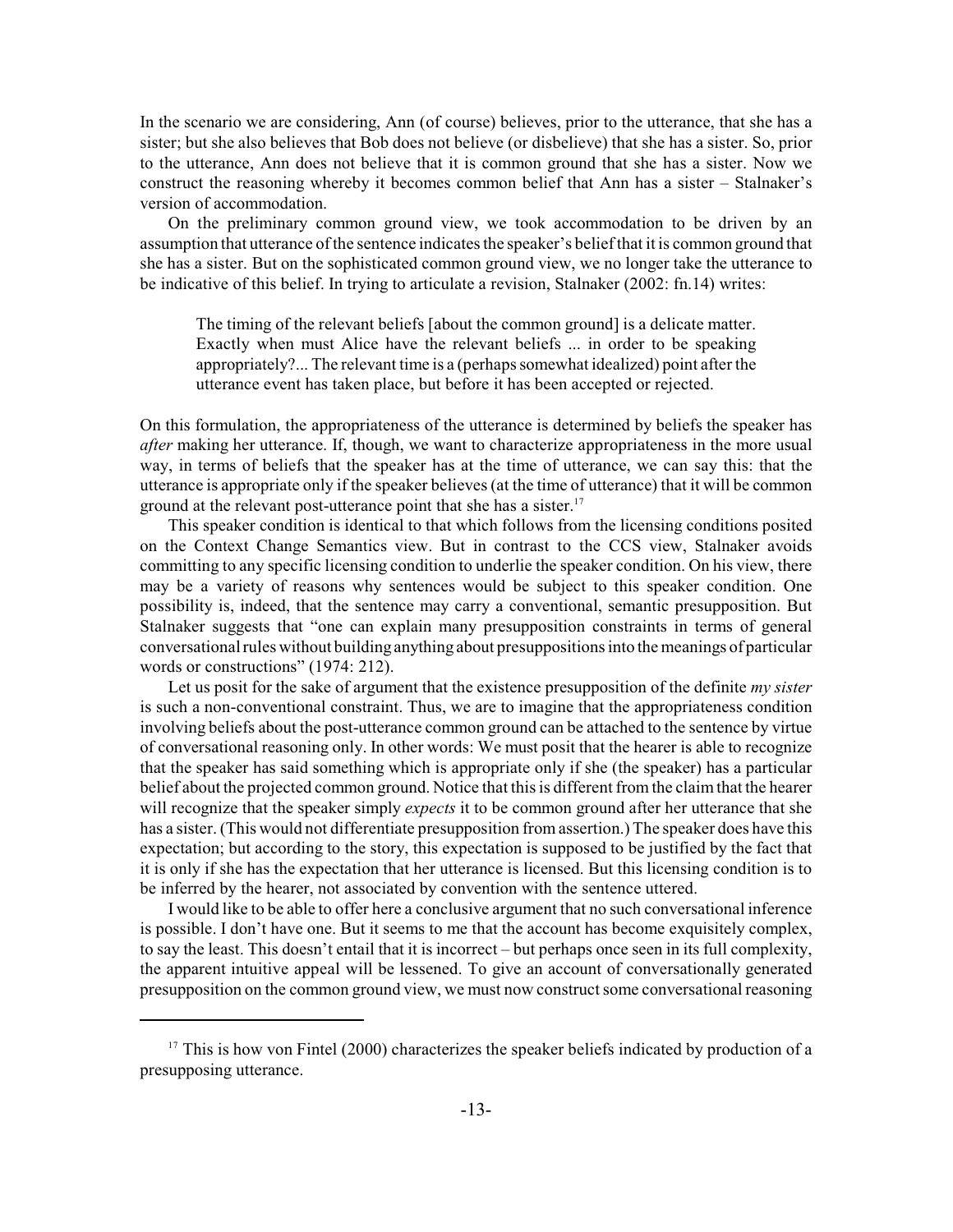that has as its primary conclusion that utterance of S is appropriate only if the speaker has the belief that some proposition *p* will be common ground immediately after the utterance. But why should *future* common ground determine the conversational appropriateness of an utterance? What grounds could a speaker have for such a belief except that the utterance she has made constitutes evidence of her utterance-time belief that *p*?

Stalnaker's proposal seems coherent only if it is presumed, as in Heim's picture, that the speaker's beliefs about the projected common ground are based on knowledge of the conventional presuppositional properties of the sentence uttered, consisting of constraints imposed on the actual common ground. The proposal thus makes no allowance for conversationally derived presuppositional properties of utterances.

## **3 PRESUPPOSITION WITHOUT COMMON GROUND**

### **3.1. An alternative view of presupposition**

## *3.1.1. Preliminaries*

In this section, I will propose an alternative view of what presupposition is, of what it means to say that a sentence, speaker, or utterance presupposes something. The proposal allows us to account for the basic properties of presupposition, while allowing for presupposition to have a variety of sources, including conversational inference.

I take the fundamental properties of presupposition to be these: On the one hand, presuppositions of sentences/utterances constitute a constraint of some kind on their use by a speaker. On the other hand, presuppositions constitute information for the hearer, but this information is conveyed in a way different from either assertion or standard cases of implicature. It is conveyed by virtue of the constraint imposed on the speaker.

The most general constraint to which speakers are subject is the requirement to be cooperative, in the sense of Grice 1967. Grice spelled out the Cooperative Principle in the four well-known maxims, and in much of the literature following this original work, there has been a tendency to take these maxims, or variants of them, as exhausting the requirements of cooperativity.<sup>18</sup> I want here to think about cooperativity in the broadest possible sense: being cooperative is doing whatever is required for conversation to be successful.

While it is the job of speakers to speak cooperatively, it is the job of interpreters to interpret speakers cooperatively: that is, to find an interpretation for utterances which renders the speaker cooperative. Let us call this job "making sense" of an utterance. The intent to make sense of an utterance is at the heart of the calculation of implicatures, in Grice's formulation. A crucial step in this calculation is the hearer's assumption that the speaker intends to speak cooperatively.

But in the course of assigning a cooperative interpretation to an utterance, additional assumptions may be required. In particular, an interpreter may need to attribute to a speaker certain

 $18$  Thomason (1990: fn.20), recalling that the proposal in Grice 1967 was offered as a rather preliminary outline and with some tentativeness about details, writes: "On the whole, I believe that linguists and computer scientists have taken the details of Grice's theory more seriously than they perhaps should have."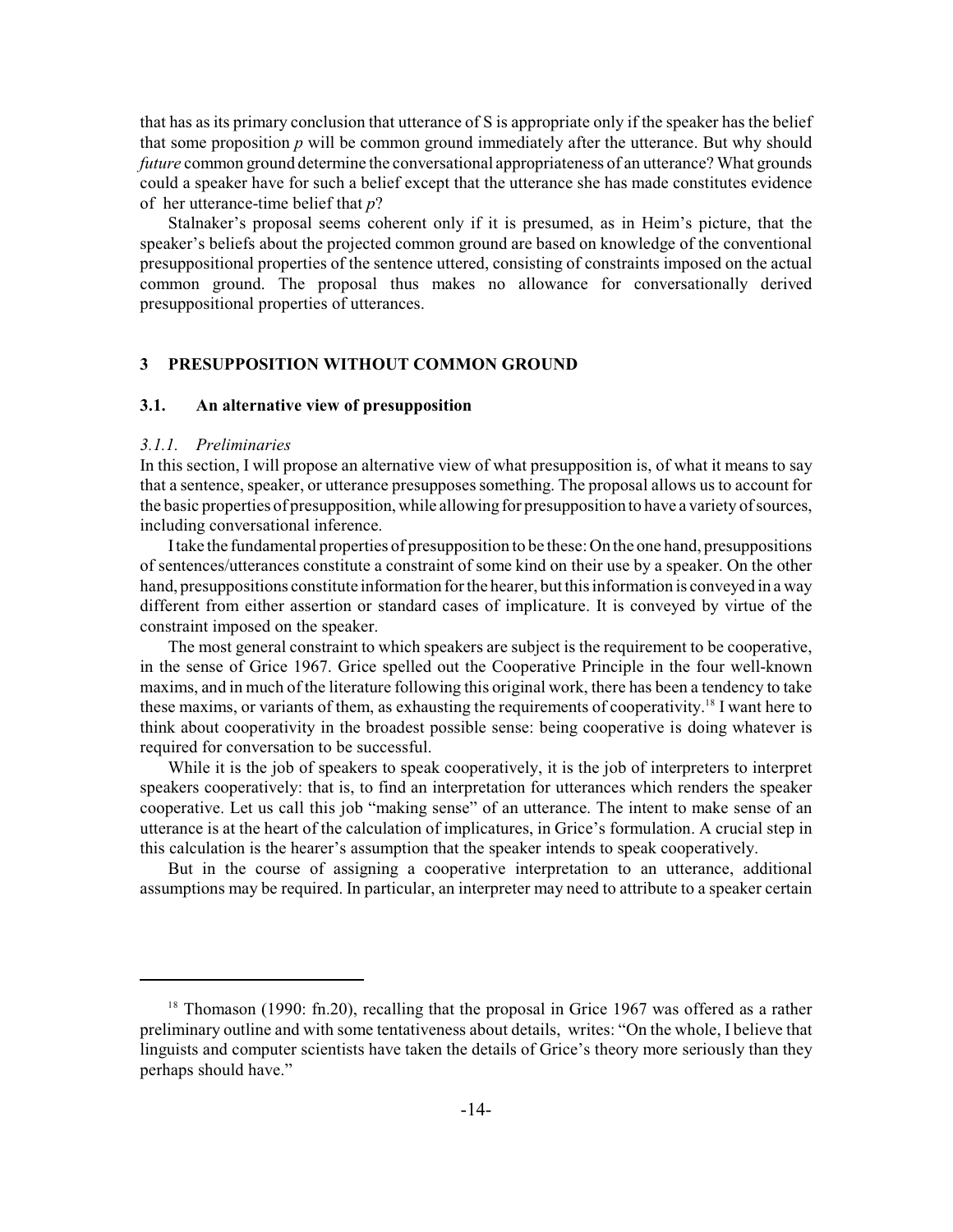assumptions in the absence of which the utterance cannot be assigned a cooperative interpretation. Let's consider an example which demonstrates this:<sup>19</sup>

(16) Ann: Are we going to have a picnic? Bob: It's raining.

This seems a straightforward example of a Relevance implicature: Bob has failed to give a directly relevant yes or no answer to Ann's yes/no question. The assumption that Bob intends to be relevant leads Ann to assume that his utterance can be interpreted as an answer. So, by some process of inference, she concludes that by telling her that it is raining, he means to convey that they should not have a picnic.

As I have pointed out elsewhere (Simons 2004), this description of the implicature is not complete. There is an additional inference which Ann must make in order to grasp Bob's communicative intention. In order to derive the implicature, Ann must also be able to recognize that Bob is assuming a particular relationship between picnics and rain: namely, that one does not picnic in the rain. It is *only* if Ann can identify this assumption that she can calculate the intended conversational implicature. As illustration, imagine that you were to overhear the following conversation:

(17) Ann: Are we going to have a picnic? Bob: There's a pear tree in my garden.

However certain you might be that Bob intends to speak cooperatively and relevantly, you will be able to understand his utterance as relevant only if you can identify some connection between picnics and the pear tree in his garden.

So, a more complete description of the derivation of the implicature in (1) would go as follows:

- (18) (I) Content of B's utterance does not directly answer question.
	- (ii) But I presume B intends to be relevant.
	- (iii) Suppose B assumes that one doesn't picnic in the rain.
	- (iv) Then B's response would imply that we are not having a picnic, which answers the question.

Conclusion:

Assume: B assumes one does not picnic in the rain.

Conclude: B intends to communicate that we are not picnicking.

Bob's utterance is comprehensible as a cooperative contribution to the discourse only when the relevant background assumption is attributed to him. Consequently, the utterance serves, among other things, to let Ann know that Bob is making this assumption. It would not normally be part of Bob's communicative intention to convey that one does not picnic in the rain, and for this reason, Grice himself would not call this an implicature.<sup>20</sup> But clearly, the inferential process which allows this assumption to be identified makes use of the same machinery which generates true implicatures.

Other authors have noted that conversational inferences are sometimes about background

 $19$  I use the same example in Simons 2004.

<sup>&</sup>lt;sup>20</sup> This reservation noted by Zoltan Gendler Szabo, p.c.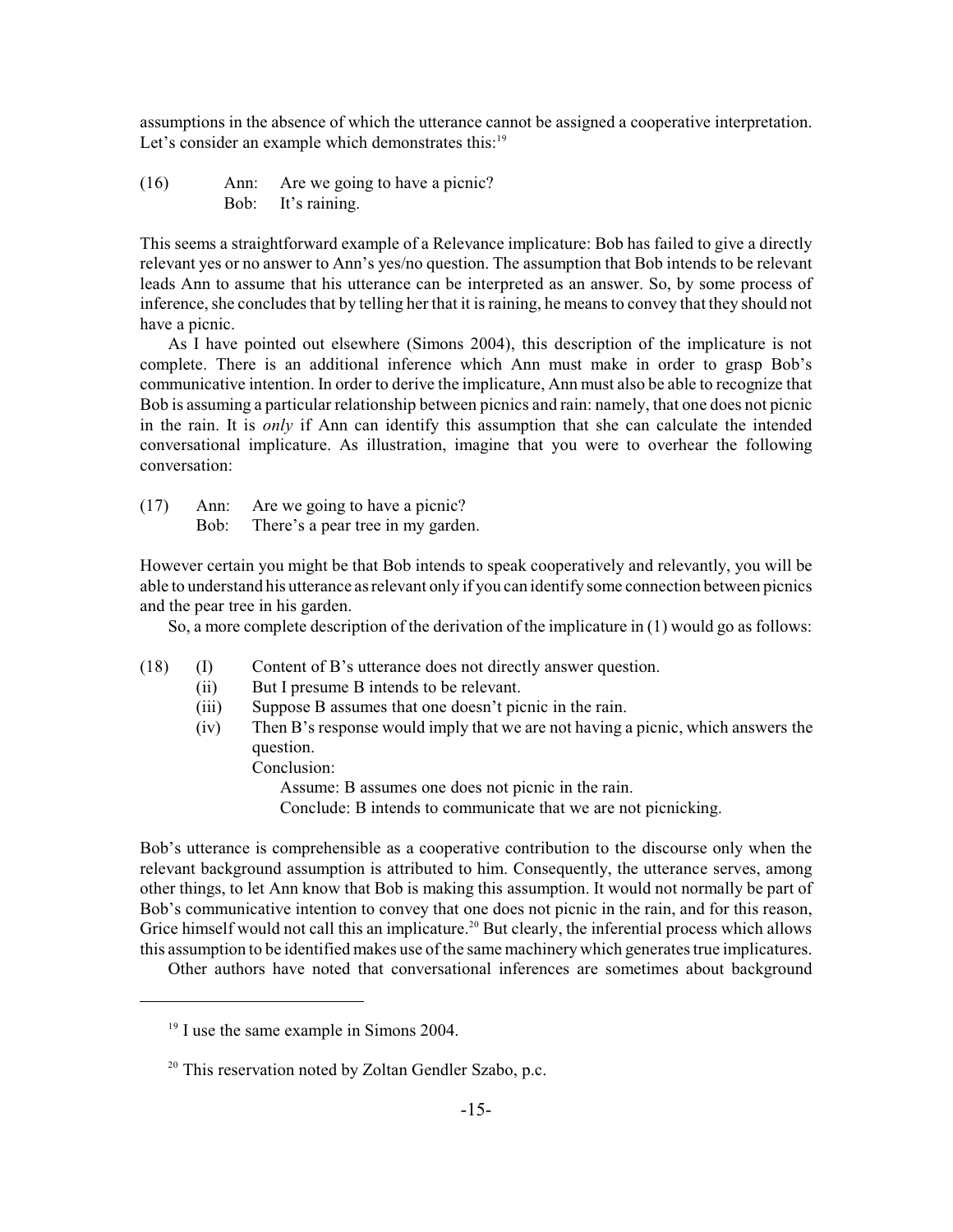assumptions of the speaker. Thomason (1990) makes a distinction between background implicatures and foreground implicatures. On his view, background implicatures arise where the hearer identifies a proposition which needs to be part of the current conversational record in order for the current utterance to be appropriate. As Thomason takes presuppositions to involve constraints on the conversational record, his notion of background implicatures includes at least all the standard cases of presupposition accommodation. And indeed, the only examples Thomason gives of background implicatures involve standard presupposition triggers (*regret* and *know*).<sup>21</sup>

Thomason's notion of background implicatures, which invokes something like a presumed common ground, differs from my understanding of a required background assumption. My idea is closer to Sperber and Wilson's (1986) notion of an implicated assumption: a proposition which the hearer adds to the context relative to which she interprets an utterance, in order to derive what Sperber and Wilson call a maximally relevant interpretation. For Sperber and Wilson, the context is simply the set of propositions which the interpreter uses as premises in inferences involving the literal content of the utterance. Sperber and Wilson's notion of a maximally relevant interpretation corresponds to my notion of an utterance which is maximally cooperative.<sup>22</sup> In example (2) above, the background assumption I suggest must be attributed to the speaker would count as an implicated assumption in Sperber and Wilson's framework.

As noted earlier, the required background assumption of example (2) is distinct from the standard kind of implicature in that it is not part of the speaker's communicative intention to convey this proposition. On the other hand, a little investigation shows that the required background assumption does have typical properties of presupposition. To show this, we will work through four central properties of presupposition, and show that the conversationally generated inference to the required background assumption displays each of them.

## *Required background assumptions, like presuppositions, must be non-controversial; a controversial background implicature may induce a "presupposition denial" response.*

It has been clearly established in the presupposition literature that a presupposition may be either old or new information; but if it is new information, then, if the conversation is to proceed entirely smoothly, it should be uncontroversial: information which the interpreter will accept *as* information, and will not be inclined to challenge.

The same is true of background assumptions. In the case of our picnic example, the proposition that one does not picnic in the rain might be something already established between Ann and Bob; or it might be introduced in this discourse. Ann might well be willing to go along with this assumption. But it's also imaginable that she would respond to Bob's utterance by saying:

 $2<sup>1</sup>$  On the other hand, Thomason offers a conversational/inferential account of the background implicature associated with *know*, at least as it occurs in cases where *know* is negated. So he does not seem to presume that background implicatures are triggered by a hearer's recognition of a *conventional* constraint on the conversational record.

I suspect that Thomason would posit that other cases unrelated to standard presupposition triggers might involve constraints on the conversational record, and thus could induce background implicatures. However, he does not discuss this.

 $22$  In Simons 2004, I sketched an account of presupposition in a Relevance Theoretic framework, according to which the presuppositions of a sentence S are those propositions which a hearer must accept in order to assign S a relevant interpretation. The current account is a revision of that earlier one.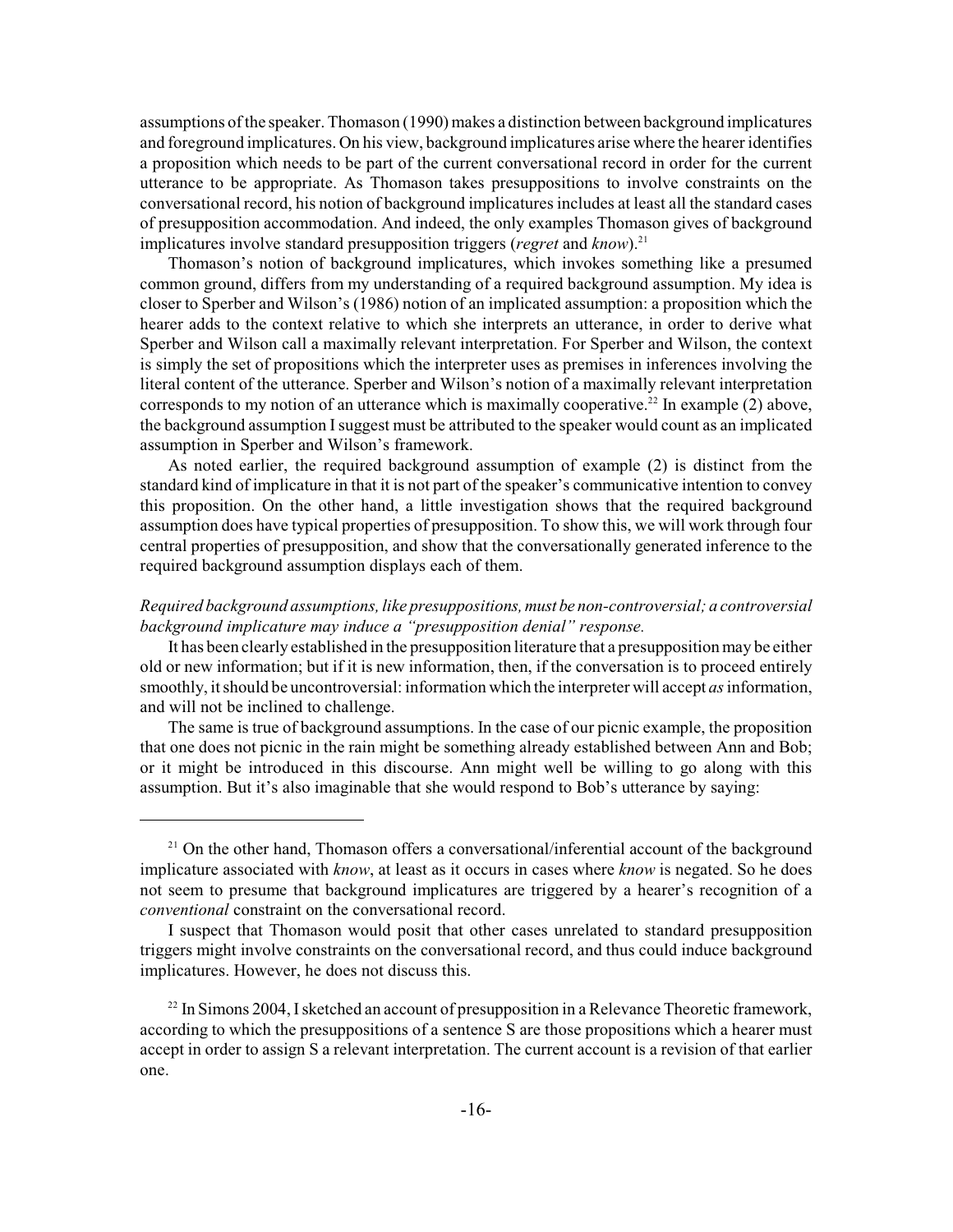## (19) We can have a picnic in the rain!

which denies, not the content of the assertion, but the background assumption.

*Background assumptions, like presuppositions, have the appearance of being taken for granted (i.e. treated as non-controversial, common ground information) by the speaker.*

This is demonstrated by the example. It seems likely that the reason the background assumption seems to be taken for granted is that the speaker intends the interpreter to rely on it in deriving the foreground implicature; in Sperber and Wilson's terms, it is an implicated premise in a reasoning process which the speaker expects the interpreter to follow. A person who presents a proposition as a premise in an argument is in some sense taking it for granted.

*Background assumptions, like presuppositions, usually have the status of background information, and are not the main point of an utterance. In some cases, though, they can be.*

It would not normally be part of the communicative intention of a speaker uttering U to communicate the presuppositions of U; these are just part of the required background. Similarly, as noted, a speaker's background implicatures are not normally part of what she intends to convey. In both cases, the speaker's utterance of U provides evidence that the speaker assumes the presupposition or background implicature.

But there are cases where it is part of the speaker's communicative intention to convey the presuppositions or background implicatures of her utterance. Such cases tend to have an "exploitative" feel. Here is one standard example of this, involving presupposition:

(20) Camilla: The new guy is very attractive. Duane: His wife will be glad to hear that you think so.

I don't think this requires further comment. Here is a parallel example involving a background implicature:

(21) Ann: Did George get in to a good school? Bob: His father is a very rich man.

The foreground implicature of Bob's utterance is that George got in to a good school; this is derivable only given the identification of the background assumption that a place at a good school can be bought. And one can imagine conversational circumstances in which Bob would have a communicative intention with respect to this proposition.

*Background implicatures, like presuppositions, survive embedding under entailment cancelling operators.*

This is the most surprising and perhaps the most significant of the observations, and requires some demonstration. Recall our basic picnic example, repeated here:

(22) Ann: Are we going to have a picnic? Bob: It's raining.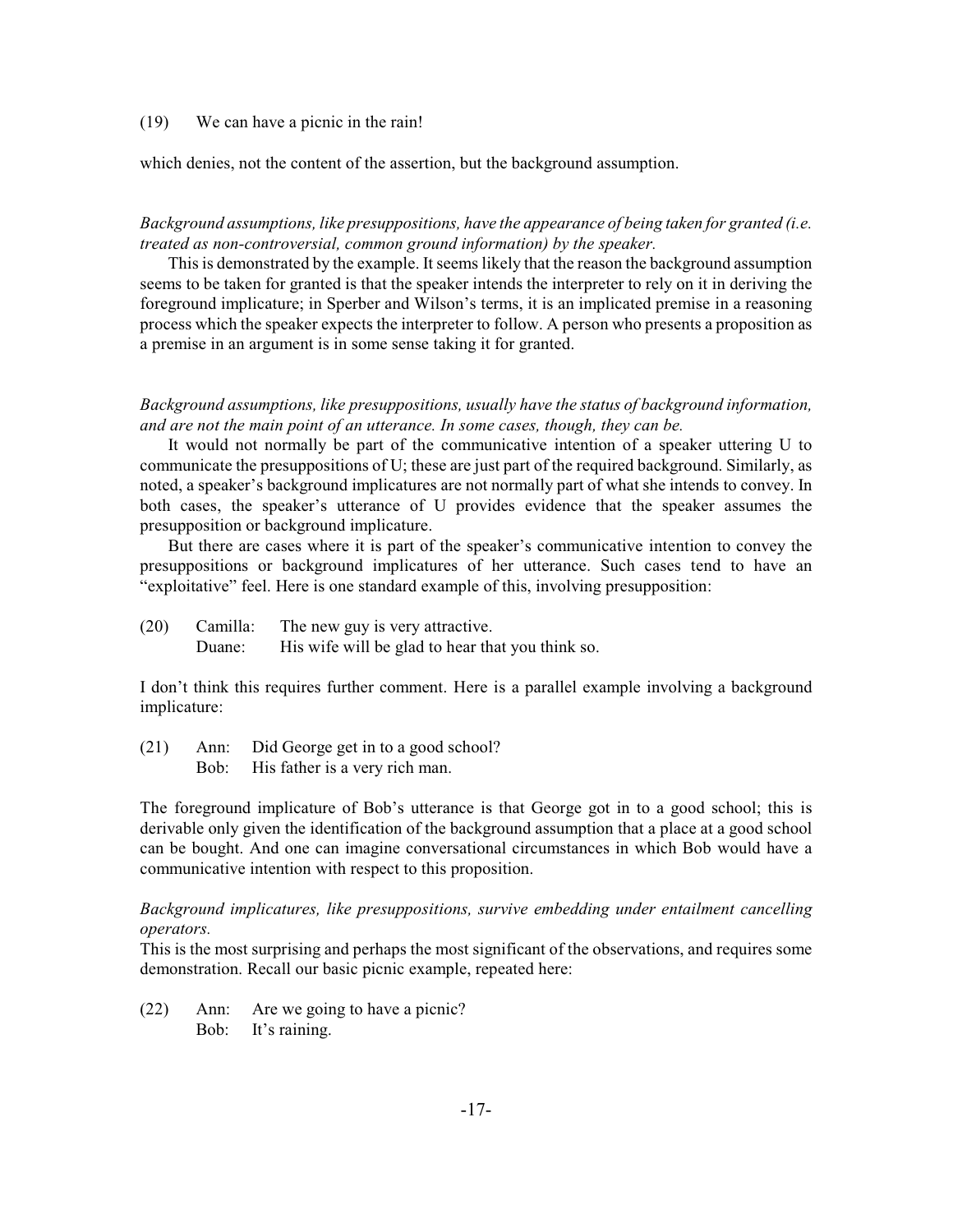Now, suppose that Bob had instead said:

(23) Bob: It isn't raining.

The foreground implicature would in this case be different: Bob implicates something along the lines of "There's nothing to prevent us from having a picnic." To arrive at this implicature, though, Ann must still identify the same background implicature relating picnics and rain: that one does not picnic in the rain (or perhaps that one can picnic iff it is not raining).

Similarly, Bob might have responded with any of the following:

- (24) a. It might rain.
	- b. Is it raining?
	- c. If it rains, we could have lunch at the café.

In each case, in order for Ann to understand the relevance of the utterance, she needs to identify the same background assumption, simply because in each case, Bob has responded to her question about a picnic by "saying something about" rain.

Now, it does seem rather odd in this case to talk about the implicatures "surviving embedding." But the other way of characterizing basic projection behavior is to say that presuppositions are shared by what Chierchia and McConnell-Ginet (1990/2000) call a *family* of sentences, involving exactly the set of forms we have considered here. This characterization does seem perfectly appropriate to the case at hand.<sup>23</sup>

So, let us conclude that this background assumption indeed has the status of a presupposition. First consequence: this demonstrates that there are presuppositions which are derived by conversational inference. There can be no question that this presupposition is in no way part of the conventional content of the sentence whose utterance produces it. Now, in light of the conclusion of the previous section, that a conversationally derived informative presupposition could not be a constraint on the common ground, we are compelled to an alternative view.

# *3.1.2. The proposal*

The proposal has in its essence already been spelled out. We have seen that the background assumption in this case is a proposition which the interpreter must take the speaker to *accept* in order to make sense of the utterance. The notion of acceptance I have in mind is that introduced by Stalnaker (1984), who characterizes acceptance as:

a category of propositional attitudes and methodological stances toward a proposition, a category that includes belief, but also some attitudes (presumption, assumption, acceptance for the purposes of argument or an inquiry) that contrast with belief and with each other. To accept a proposition is to treat it as true for some reason.

<sup>&</sup>lt;sup>23</sup> It must be added that standard cases of presupposition also show typical patterns of cancellation (or non-projection): for example, if the antecedent of a conditional entails the usual presupposition of its consequent, then this presupposition is suppressed. These facts just don't seem replicable with background implicatures; I take it that this has something to do with their particular conversational role.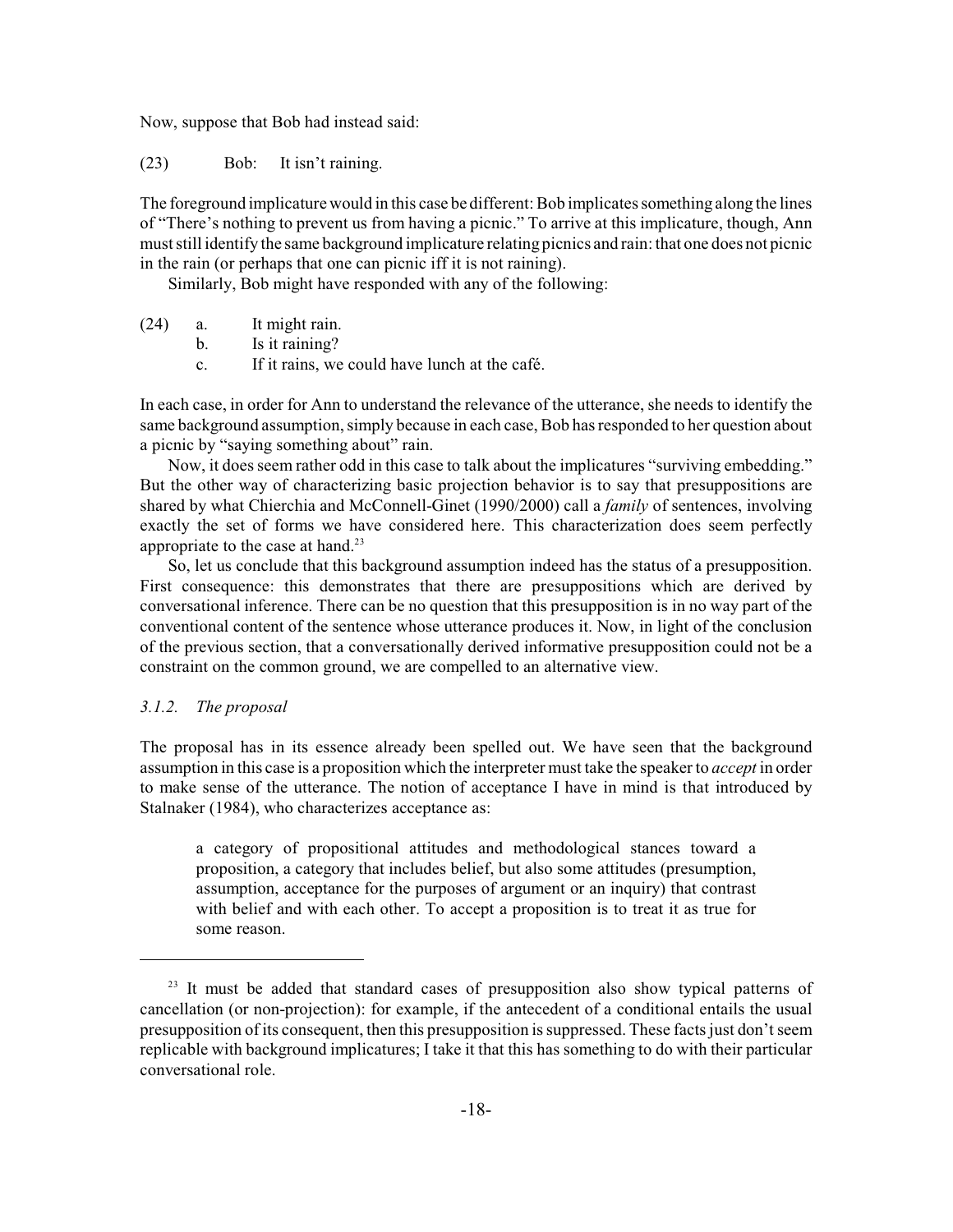I propose that the case of background assumptions discussed above provides the model for presupposition generally: the presuppositions of an utterance U are those propositions which a hearer must take the speaker to accept in order to make sense of U; that is, to assign to U a fully cooperative interpretation.

This definition is not yet adequate to distinguish presupposition from assertions and implicatures; for of course, a cooperative speaker must accept the content of these speech acts too. Presuppositions are distinguished, as noted already, in not constituting part of the speaker's communicative intention. I utilize this in formulating the final definition:

## **Definition 1: Utterance presupposition**

*p* is a presupposition of an utterance U iff:

- (I) It is not part of the speaker's primary communicative intention to convey *p* and
- (ii) the interpreter of U must take the speaker of U to accept *p* in order to make sense of U.

Some readers will already have observed that the first clause of this definition seems to run into difficulties with cases such as (5)-(6) above. We return to this in on p.8 below.

On the proposed view, it is utterances rather than speakers or sentences which are the primary bearers of presupposition. But derivative notions of speaker presupposition and sentence presupposition can be defined.

## **Definition 2: Speaker presupposition**

A speaker S presupposes a proposition *p* in uttering U iff S intends U to have an interpretation which is fully cooperative only given her acceptance of *p*.

Note that this definition of speaker presupposition is utterance-relative. We can of course talk about what a speaker presupposes in a more general sense, as the propositions that a speaker accepts, or even that she believes to be common ground. But the utterance-relative notion is the one which is relevant to the phenomenon whereby hearers gain information about their interlocutors' acceptances in a systematic fashion.

## **Definition 3: Sentence presupposition**

A sentence S presupposes *p* iff *p* is standardly a presupposition of cooperative utterances of U.

This definition is hedged by "standardly" to allow for the fact that very few so-called presuppositional sentences are invariably so. I find myself uncertain that this definition is terribly helpful, as I have no idea how we should define "standardly." So, like Stalnaker, I am disinclined to commit to any definition of sentence presupposition. However, something along the lines of Definition 3 might allow us to say why, for instance, we want to say that in example (7) above, Bob's *utterance* presupposes that one doesn't picnic in the rain, even though the sentence uttered does not.

The proposal made here is close in spirit to Stalnaker's original discussions of presupposition, in taking presupposition to spring from the basic cooperative nature of linguistic interactions. I differ from Stalnaker in moving away from the idea that cooperation involves active attempts to coordinate a common ground. Cooperativity is also central to Thomason's (1990) discussion of accommodation. He proposes that accommodation (in all its forms) is driven by a principle which requires interpreters "to eliminate obstacles to the detected plans of your interlocutor." On my view, presupposition accommodation does not involve eliminating obstacles. But it does involve recognizing the speaker's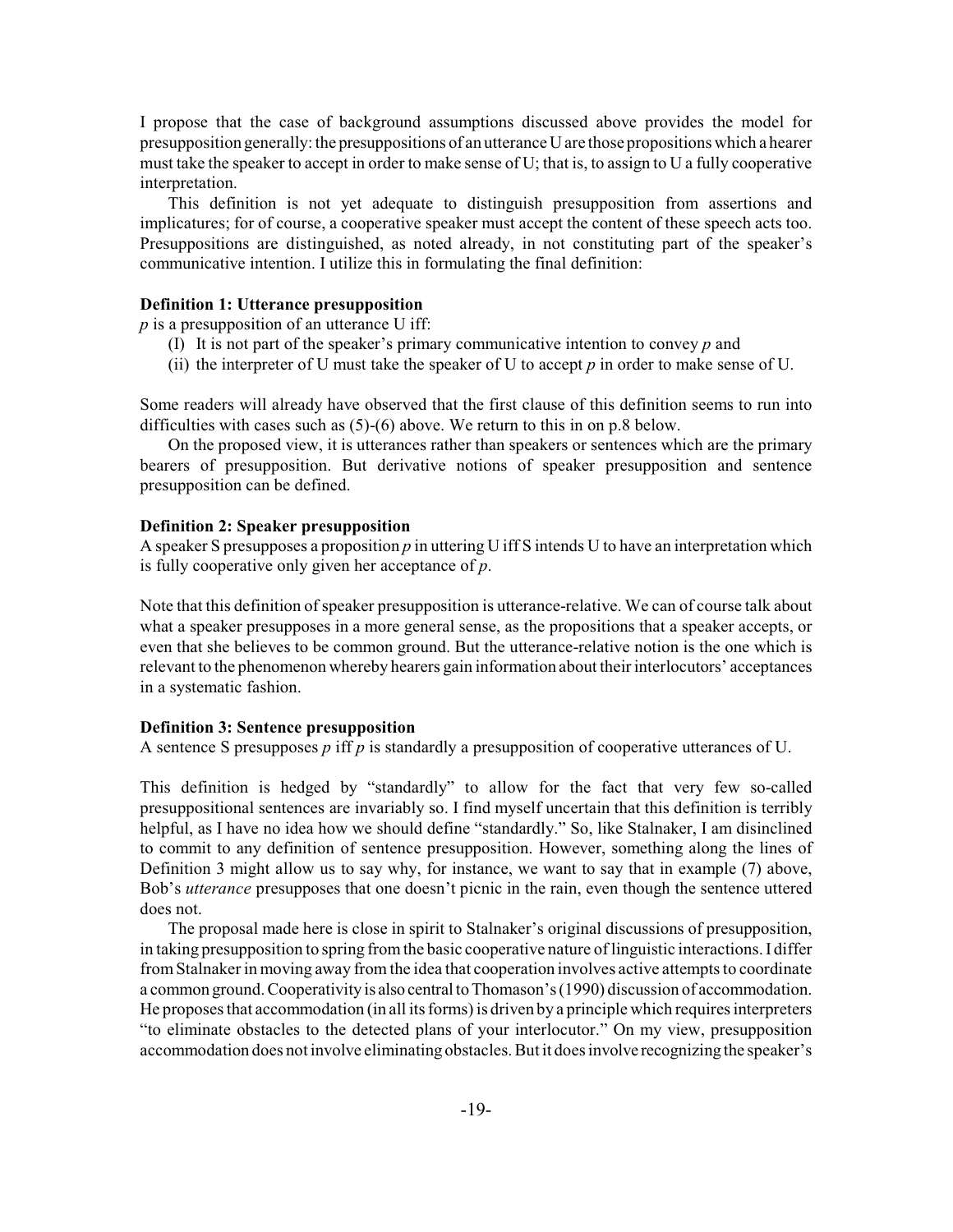plan, in particular, their plan to perform a speech act with a certain content, and possibly certain implicatures; and then applying a version of the Principle of Charity, taking them to accept whatever they must accept in order for that plan to be reasonable, rational and cooperative.

The first clause of the definition, which requires presuppositions to be excluded from the speaker's primary communicative intention, is reminiscent of a previous alternative to the common ground view, offered by Abbott 2000. Abbott proposes that presuppositions are propositions conveyed by an utterance but not asserted, where "what is asserted is what is presented as the main point of the utterance"  $(1431)^{24}$  Her formulation, though, includes more than mine. Consider, for example, the case of non-restrictive relative clauses, as in the italicized clause below:

(25) With hardly any desktop footprint, iMac conceals all its working parts behind the gorgeous widescreen display, *which comes in both 17- and 20-inch sizes*.

On Abbott's view, the content of the relative clause is non-main point, and therefore presuppositional. However, it is plausible to say that the speaker/writer of (10) asserts (i.e. has a primary communicative intention to convey) both the content of the main clause and of the relative clause. Hence, on my account, the relative clause does not count as presupposed.

In addition, being non-main point is the sole defining characteristic of presuppositions on Abbott's account. In contrast, on my account, presuppositions are characterized principally in terms of how they come to be conveyed. Indeed, Abbott's treatment provides no account of why presuppositions are conveyed at all. Consider, for example, the sentence:

(26) Jane didn't leave the house.

On standard views, this sentence is taken *not* to entail that Jane was in the house.<sup>25</sup> So, there is no reason for this proposition – let's call it *JH* – to be conveyed by an utterance of the sentence. On the common ground view, an utterance of (11) conveys *JH* because (11) can only be evaluated relative to a common ground which entails *JH*. On my view, an utterance of (11) conveys *JH* because such an utterance would be fully cooperative only if the speaker accepted *JH*. But on Abbott's view, the account of presupposition does not itself provide any account of why *JH* should be conveyed; it tells us only that it will count as a presupposition if it is conveyed but is not main point. So Abbott's account requires an independent account of how *JH* comes to be conveyed by an utterance of (11).

# **3.2. Explaining presuppositional properties**

One thing we want our account of presupposition to do is to allow for straightforward explanations of the central properties of the phenomenon. In this section, I sketch such explanations.<sup>26</sup>

 $24$  See Simons (2006b) for an alternative view which insists on a distinction between what is asserted and main point content.

 $25$  See Atlas 1977 for alternative view.

<sup>&</sup>lt;sup>26</sup> This section reiterates many of the observations and claims of Simons 2004.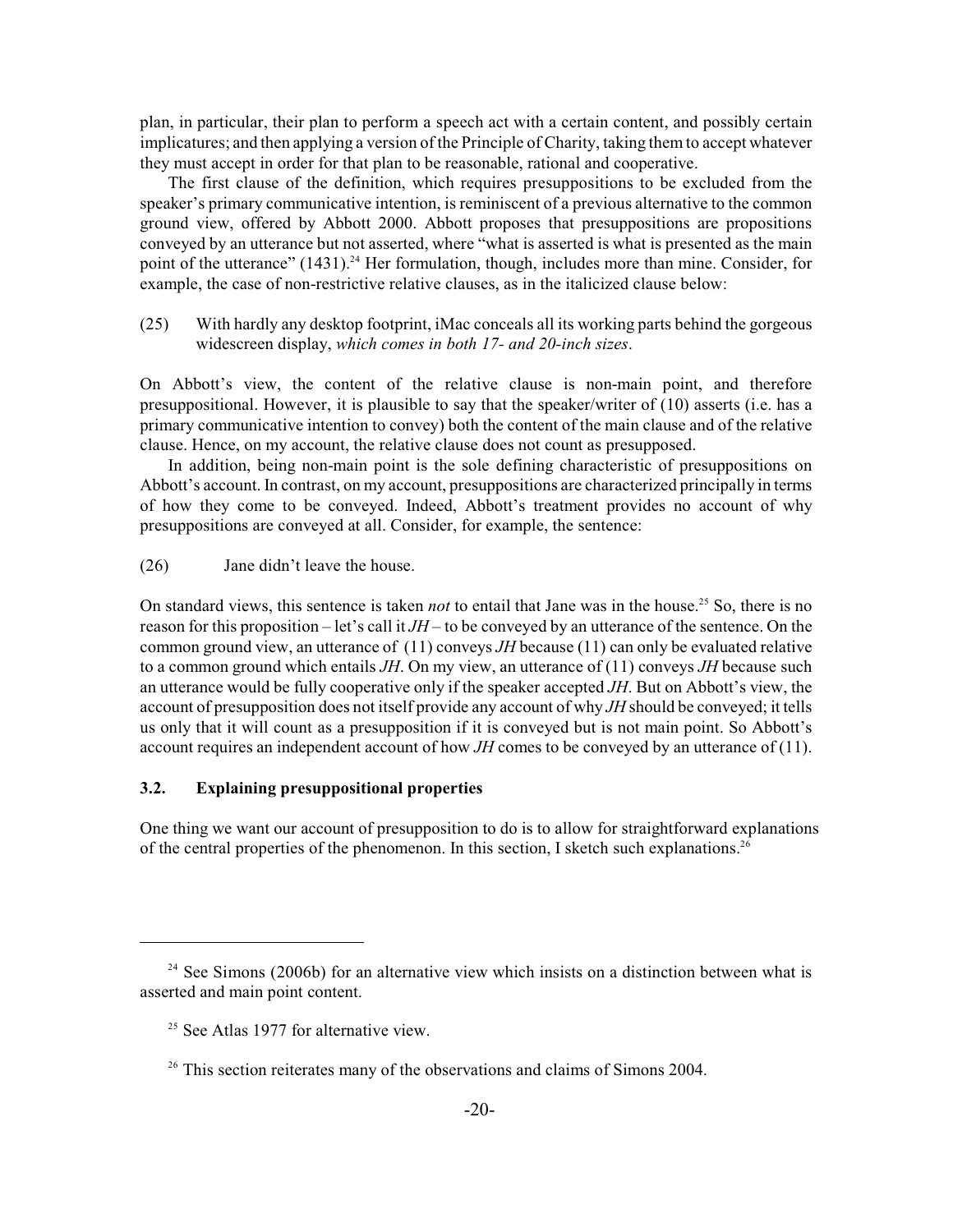#### *Speaker commitment and hearer accommodation*

Speakers are committed to acceptance of the presuppositions of their utterances. On the current account, the reason for this is definitional: presuppositions are propositions which a cooperative speaker *must* accept. The production of the utterance indeed counts as a commitment to acceptance of the required presuppositions: there is no other way for the interpreter to make sense of it.

Standardly, other discourse participants also come to accept the presuppositions of the utterances of others, even if they did not do so prior to the utterance. This is the process of accommodation. On my view, accommodation is the result of a general tendency of discourse participants to act cooperatively and to attempt to coordinate their beliefs (or acceptances).<sup>27</sup> If your utterance indicates that you accept  $p$ , and I am willing to do the same, then I will. And if you are aware that your utterance indicates this acceptance, then you can assume that following your utterance, I will share it. So, indeed, the presuppositions of a speaker's utterances may come to be mutually accepted – to be common ground, in Stalnaker's sense; but not by virtue of any initial common ground constraint.

Notice that this is essentially how Stalnaker understands accommodation too. In section 2 above, I reviewed Stalnaker's (2002) step-by-step account of how informative presuppositions result in a change in the common ground. On this account, the interpreter first observes that the speaker believes some proposition *p* to be common ground; and from this, infers that the speaker herself believes (or accepts)  $p$ . Given that the interpreter takes the speaker to be an authority with respect to  $p$ , the interpreter takes on the same belief. So, for Stalnaker, accommodation is a matter of discourse participants coordinating their first order beliefs; second order beliefs about the common ground are a consequence of this first order coordination.

#### *Backgrounding*

The proposed characterization of presuppositions explains the intuition that presuppositions are "backgrounded," or "non-main-point." They are by definition *not* part of the speaker's communicative intention, but they are required prior acceptances of the speaker.

Sometimes, though, presuppositions do have main point status, as in example (5) above. And in such cases, the speaker clearly intends to convey the content of the presupposition to the addressee. So this seems to undermine the proffered definition.

In example (5), and all other cases where a presupposition has main point status, the speaker is being intentionally indirect, and is exploiting the presuppositional requirements of the utterance.<sup>28</sup> Note that I am distinguishing here between main point presuppositions, and ordinary cases of informative presupposition. If I tell you "I have to take my dog to the vet," I may be aware that as a result of this utterance you will come to believe that I have a dog. However, this is an unavoidable by-product of my utterance. My communicative interest is merely to tell you that I have to go somewhere. So, I don't consider this sort of case to involve indirection.

 $2<sup>27</sup>$  I use the term "acceptances" to refer to accepted propositions. To quote Austin: "This is rather an ugly word, and a new word, but there seems to be no word already in existence to do the job." (Austin 1970, of the word "performative".)

 $2<sup>8</sup>$  Some readers might wonder about the case of embedded announcements, such as "We regret that we cannot accommodate pets." It is standard to say that (utterances of) such sentences presuppose the content of the complement, although this is clearly the main point. But see Simons forthcoming for an argument that the complement of embedded announcements is not presupposed.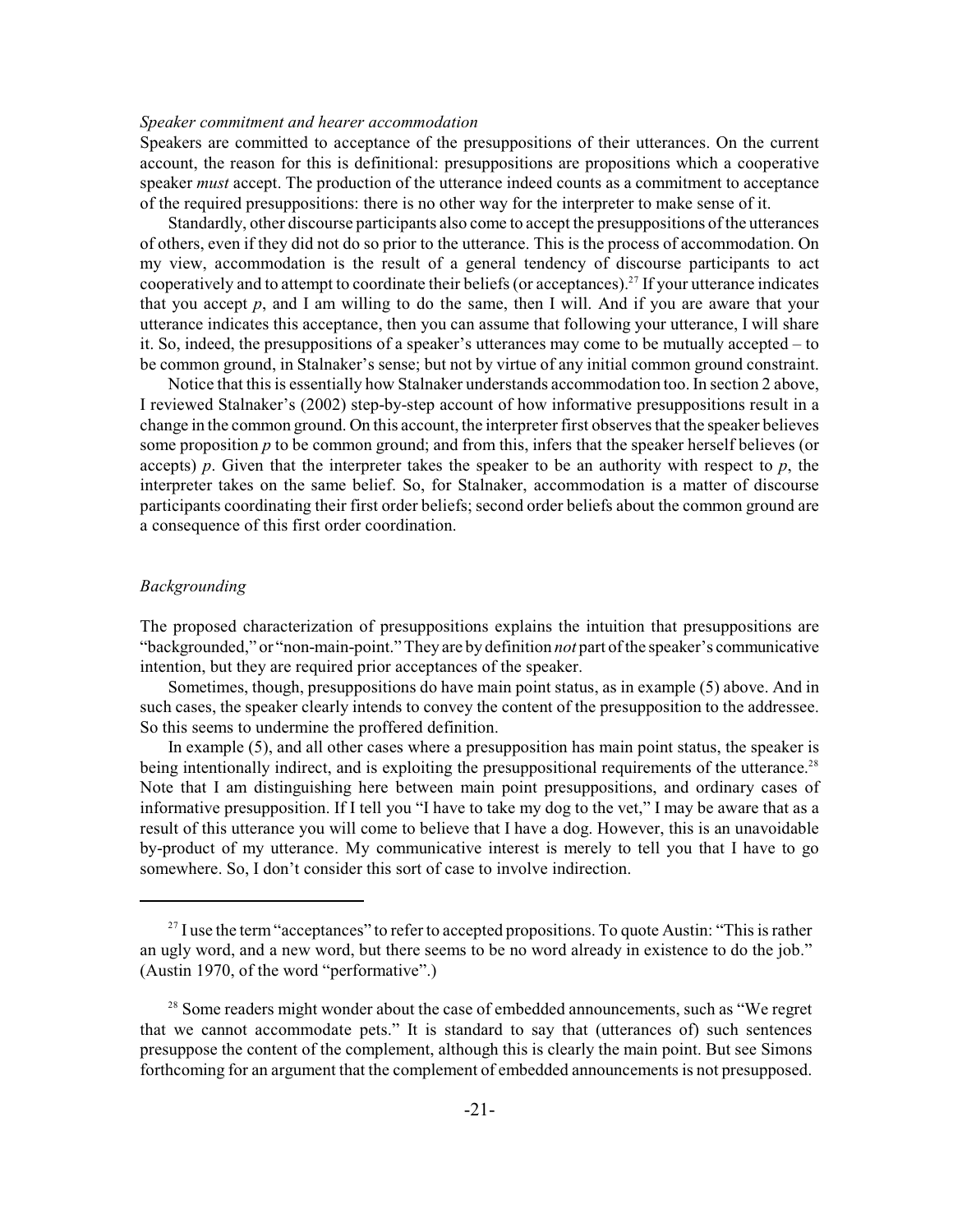The special feature of exploitative cases like (5) is that the *ostensible* main point of the utterance is distinct from its *actual* or *intended* main point. The main point of Duane's utterance in (5) *could be* the asserted content, for this content constitutes a perfectly reasonable response to the previous remark. But presumably, in the circumstances envisaged, Duane is aware that the presupposition that the guy has a wife will be the fact of greatest current interest to Camilla; and Camilla, in her turn, will probably recognize that Duane knows this. Hence, the utterance will come to be recognized as intended to inform Camilla that the guy has a wife.

The case might be thought of as similar to one in which, say, I tell someone "Your phone is ringing" with the intention that they answer their phone. For such cases, Grice (1989: 221) distinguishes between the primary (communicative) intention of an utterer and the secondary intention. Similarly, I would suggest that when a speaker produces an utterance with the specific intention of communicating what is presupposed, this intention must be viewed as a secondary intention. This is why the definition above refers to the speaker's *primary* communicative intention.

#### *Noncontroversiality*

Under the proposed thesis, presuppositions are not required to have common ground status. However, the thesis provides a straightforward explanation of why there would be a tendency on the part of speakers to produce utterances whose presuppositions are in fact shared information, or are at least highly non-controversial. Speakers are presumed to intend to be cooperative (in the broadest sense), and by definition presuppositions are propositions they must be presumed to accept in order for their utterance to be cooperative. Hence, speakers commit to acceptance of the presuppositions of their utterances. If they know these presuppositions to be controversial, then they can expect challenges on propositions which do not (in the usual case) form part of their communicative intention. In other words, speakers knowthat if their utterances have controversial presuppositions, their conversational goals are likely to get side-tracked.

Moreover, speakers want their utterances to be recognized as cooperative, as "making sense." The easier it is for their addressees to identify the required presuppositions, the easier it will be for them to make sense of the utterance. And presumably, it is easier to identify as a required presupposition a familiar proposition, already known to be true, than an unfamiliar one.

## *Defeasibilty*

Another well known property of presuppositions is that they are often (although not always) defeasible. There are three fairly familiar sorts of situations in which this occurs.

- When presuppositions are explicitly denied
	- *Example*: The King of France isn't bald there *is* no King of France!
- When a (normally) presupposing clause is embedded in certain linguistic environments. *Example*: Either there is no king of France, or the king of France is bald.
- When the normal presupposition of a clause or sentence is incompatible with conversational implicatures or other contextual assumptions.

*Example*: [Context: speaker and hearer both know that speaker does not know Maud's whereabouts, but knows that Harold is looking for her.] If Harold discovers that Maud is in New York, he'll be furious.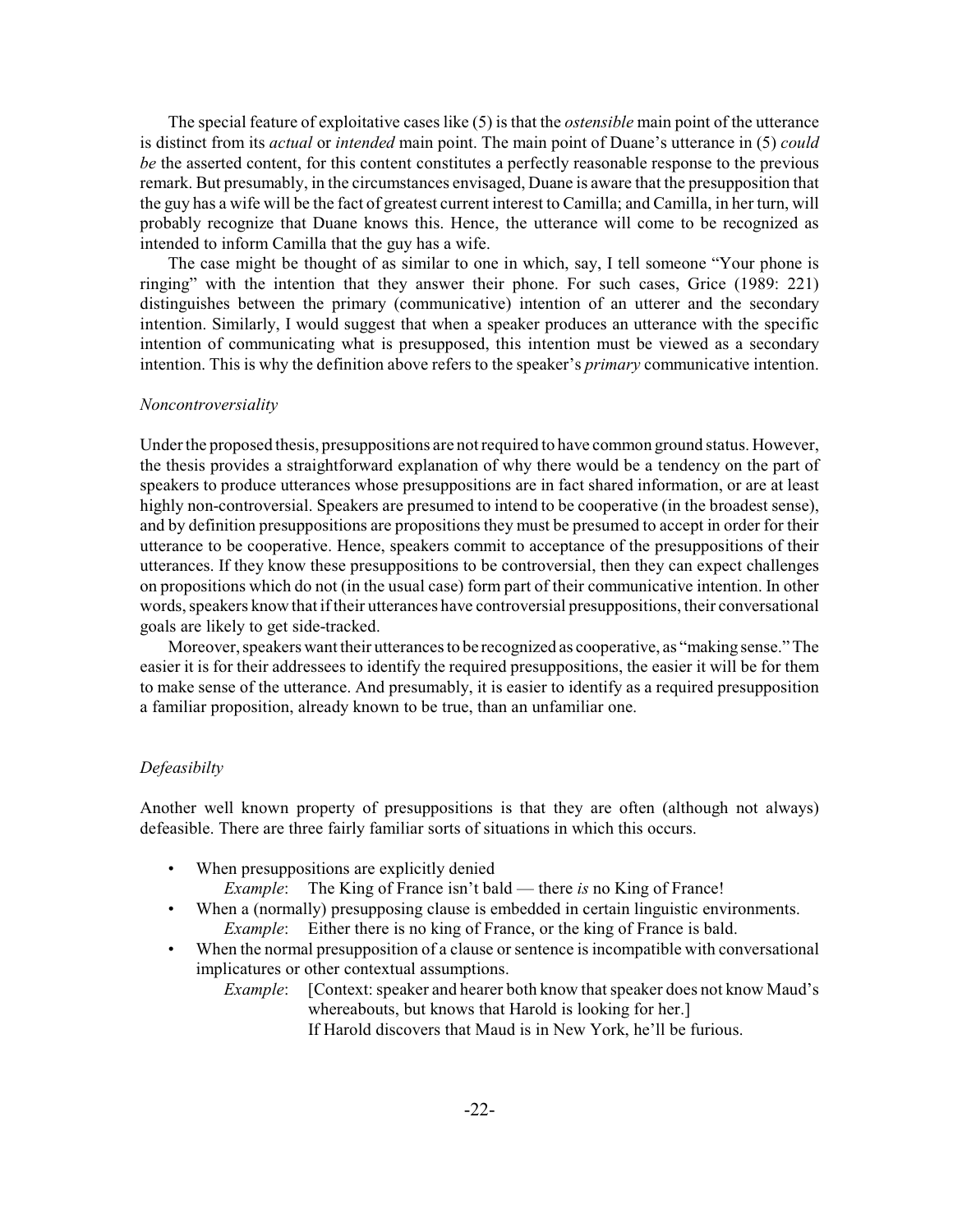All of these types of cancellation are compatible with the view of presuppositions as required acceptances of the speaker. The basic idea in each case would be that the cooperativity of the utterance as a whole is incompatible with the potential presupposition. In the first case, the explicit denial makes clear that speaker does not accept that there is a king of France. In the second case, the addressee cannot attribute to the speaker acceptance of the proposition that there is a king of France. If the speaker did accept this proposition, then she could not accept the content of the first disjunct; and it is infelicitous (by virtue of general conditions of cooperativity) to utter a disjunction any disjunct of which is already being treated as not true. In the third case, extra-linguistic factors – the addressee's knowledge about the speaker's background knowledge and about the goals of the discourse – again disallow attribution to her of acceptance of the proposition that Maud is in New York. As the utterance has an acceptable interpretation in the absence of this commitment on the part of the speaker, this interpretation is adopted.

Finally, consider the additional type of cancellation discussed in section 1. We considered a case where a researcher is conducting a study on the effects of quitting smoking. A potential subject says to her: "I'm sorry, I'm no use to you for this study. I haven't stopped smoking." As I pointed out above, in these circumstances the utterance is neutral as to whether the speaker has never smoked or is an unrepentant smoker. The presupposition is lacking, I suggest, because in this situation, the utterance is equally cooperative whichever is the case.

## *Variety of strength of presuppositions*

Many authors, probably beginning with Stalnaker(1974:205), have observed that presuppositionality seems to come in different degrees. As Stalnaker observes:

Sometimes no sense at all can be made of a statement unless one assumes that the speaker is making a certain presupposition. In other cases, it is mildly suggested by a speech act that the speaker is taking a certain assumption for granted, but the suggestion is easily defeated by countervailing evidence.

Stalnaker claims for his pragmatic account the advantage that it predicts such variation. The pragmatic account suggested here has the same advantage. For there are different degrees of failures of cooperativity. The worse the consequences of the failure to be fully cooperative, the stronger will be the assumption on the part of the interpreter that the speaker accepts whatever proposition is required to avoid that failure.

#### *Projection*

The great accomplishment of accounts of presupposition in dynamic semantics has been to provide an account and successful model of the projection behavior of presupposition. At the core of these models is the presumption that presuppositions attach (conventionally) to atomic clauses; thus subordinate clauses can impose the same presuppositional requirements as independent ones.

The approach proposed here, though, characterizes presupposition in terms of requirements of whole utterances; so it is undoubtedly a challenge to account for the fact that the presuppositions of atomic sentences are shared, in many cases, by complex sentences which embed them. However, the picnic example in section 3.1. above shows that even when we are dealing with a presupposition clearly generated via conversational inference, this sharing of a presupposition by a family of sentences does occur.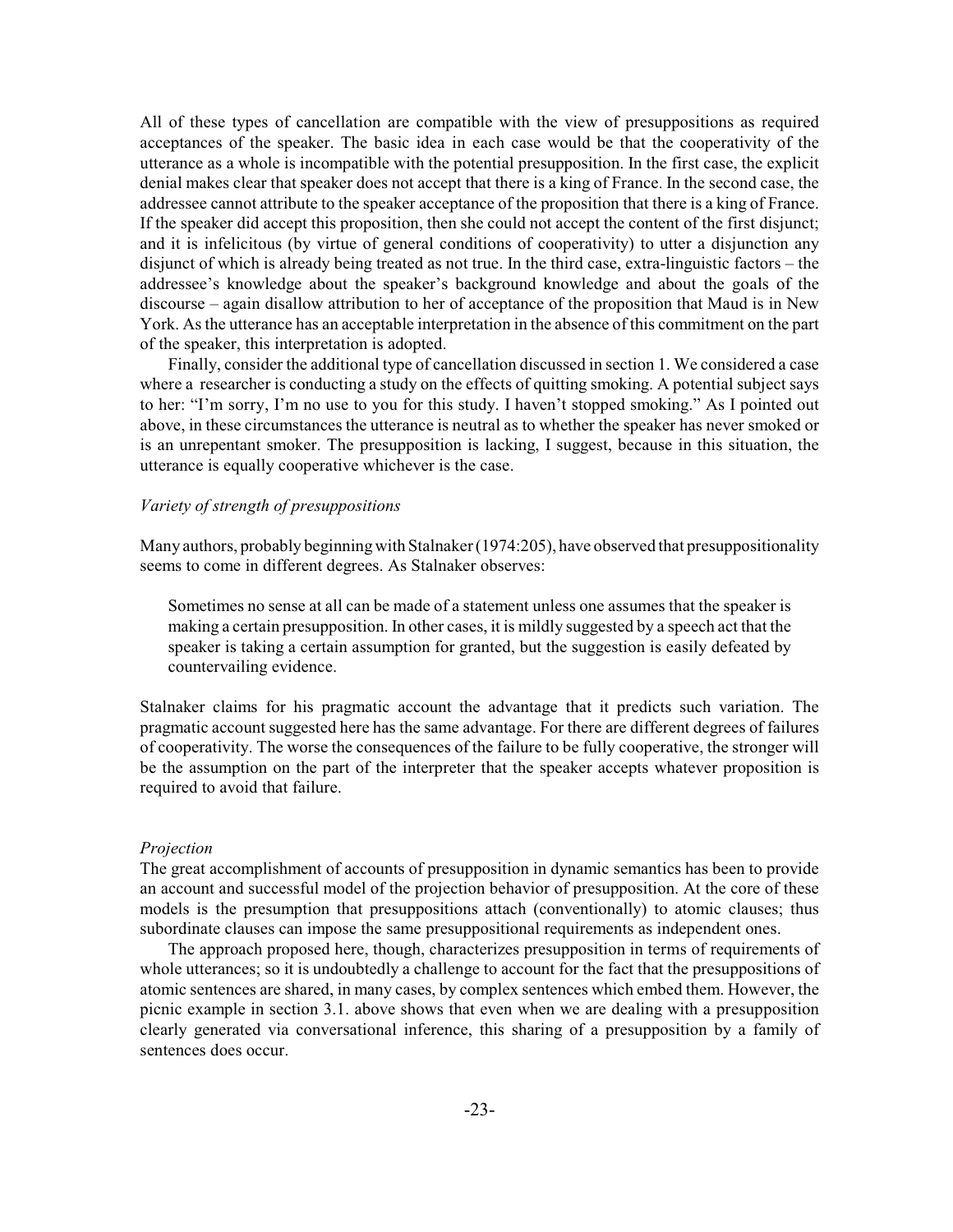I believe that the explanatory solution to the projection problem lies in this suggestion by Stalnaker (1974, p.205):

The propositions that P and that Q may be related to each other, and to common beliefs and intentions, in such a way that it is hard to think of a reason that anyone would raise the question whether P, or care about its answer, unless he already believed that Q.<sup>29</sup>

We can in many cases see a subordinate clause as "raising a question." If we think of raising a question as something like making a particular proposition available for discussion, all of the following are ways of raising the question of whether Jane has left.

- (27) Jane has left Pittsburgh.
- (28) Jane has not left Pittsburgh.
- (29) Has Jane left Pittsburgh?
- (30) If Jane has left Pittsburgh, she will call me later.
- (31) Jane might have left Pittsburgh.
- (32) Bill hopes that Jane has left Pittsburgh.

It is plausible that it is reasonable (and therefore conversationally cooperative) for a speaker to raise this question only if she believes (accepts) that Jane had previously been in Pittsburgh. And so this would provide an explanation of the fact that all of these sentences share that presupposition.<sup>30</sup> Of course, this approach can be evaluated only in light of a fully explicit account of particular cases.

### **References**

Abbott, Barbara: 2000, 'Presuppositions as nonassertions', *Journal of Pragmatics* 32, 1419-1437.

- Abusch, Dorit: 2002, 'Lexical Alternatives as a Source of Pragmatic Presupposition', in Brendan Jackson (ed.), *Proceedings of Semantics and Linguistic Theory* 12, CLC Publications, Cornell University, Ithaca, NY, 1-19.
- Atlas, Jay D.: 1977, 'Negation, Ambiguity and Presupposition',*Linguistics and Philosophy* 1, 321-36.
- Atlas, Jay D.: 1979, 'How linguistics matters to philosophy: presupposition, truth and meaning', in *Syntax and Semantics* Volume 11 (Presupposition), Academic Press, New York, 265-281.
- Atlas, Jay D. and Stephen C. Levinson: 1981, 'It-clefts, informativeness and logical form: radical pragmatics (revised standard version)', in P. Cole, (ed.) *Radical Pragmatics*, Academic Press, New York.
- Austin, John: 1970, 'Performative Utterances', in J.O. Urmson and G.J. Warnock (eds.), *Philosophical Papers,* Oxford University Press, Oxford, 233-252.
- Beaver, David: 1997, 'Presupposition', in Johan van Benthem and Alice ter Meulen (eds.), *The Handbook of Logic and Language*, Elsevier Science, Amsterdam, 939-1008.

 $29$  It is worth noting that Stalnaker himself here writes of the condition on appropriate utterance being the speaker's belief that *p*, not the speaker's belief that *p* is common ground.

<sup>&</sup>lt;sup>30</sup> For further discussion along these lines, see Simons 2001.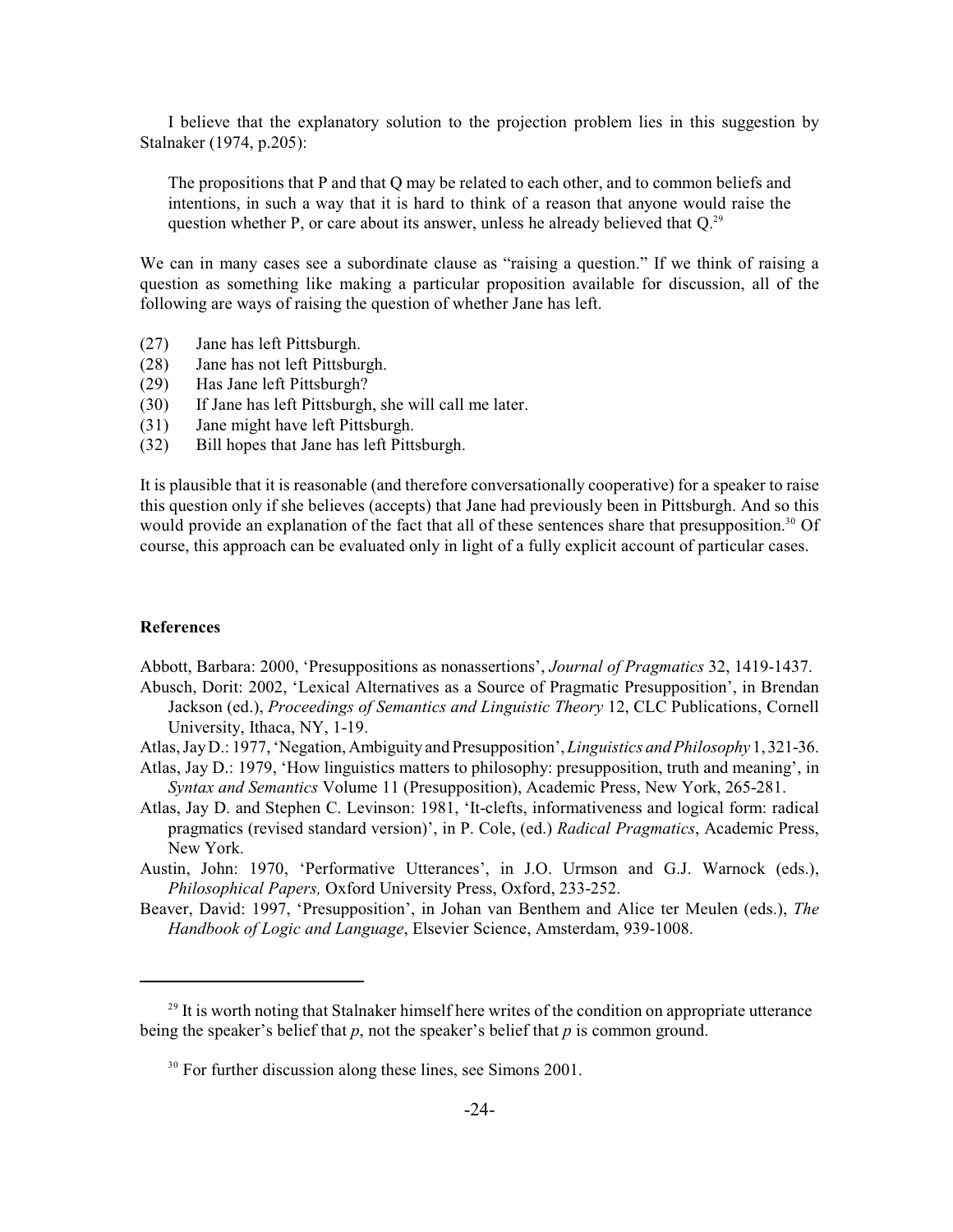- Beaver, David and Henk Zeevat: 2004, 'Accommodation',manuscript, Stanford University and University of Amsterdam. To appear in Ramchand, G. and C. Reiss (eds.), *Oxford Handbook of Linguistic Interfaces*. Oxford University Press, Oxford.
- Blakemore, Diane: 1987, *Semantic Constraints on Relevance*, Blackwell, New York.
- Boër, S. and Lycan, W.: 1976, 'The Myth of Semantic Presupposition', *Ohio State Working Papers in Linguistics* No. 21, Department of Linguistics, Ohio State University, Columbus.
- Chierchia, Gennaro and Sally McConnell-Ginet: 1990, *Meaning and Grammar*, MIT Press, Cambridge, Mass. Second edition published 2000.
- Fillmore, Charles: 1971, 'Verbs of Judging: An exercise in semantic description', in Charles Fillmore and Terence Langendoen (eds.), *Studies in Linguistic Semantics*. Holt, Reinhart and Winston, New York, 272-289.
- von Fintel, Kai: 2000, 'What is Presupposition Accommodation?', manuscript, MIT, Cambridge, Mass.
- von Fintel, Kai: 2001, 'Would you believe it? The King of France is Back! (Presuppositions and Truth-Value Intuitions)', in Anne Bezuidenhout and Marga Reimer (eds.), *Descriptions and Beyond*, Oxford University Press, Oxford, 315-341.
- Gauker, Chris: 1998, 'What is a context of utterance?', *Philosophical Studies* 91: 149-172.
- Grice, H.P.: 1967, 'Logic and Conversation: The 1967 William James Lectures', Harvard University, Cambridge, Massachusetts. Reprinted in Grice 1989.
- Grice, H.P.: 1989, *Studies in the Way of Words,* Harvard University Press, Cambridge, Mass.
- Heim, Irene: 1983, 'On the projection problem for presuppositions', *Proceedings of the West Coast Conference on Linguistics* 2, 114-126.
- Heim, Irene: 1992, 'Presupposition Projection and the Semantics of Attitude Verbs', *Journal of Semantics* 9, 183-221.
- Kripke, Saul: 1990, 'Presupposition and Anaphora: Remarks on the Formulation of the Projection Problem', manuscript, Princeton University.
- Levinson, Stephen: 1983, *Pragmatics*, Cambridge University Press, Cambridge.
- Levinson, Stephen: 2000, *Presumptive Meanings: the theory of generalized conversational implicature*, MIT Press, Cambridge, Mass.
- Levinson, Stephen and E. Annamalai: 1992, 'Why presuppositions aren't conventional', in R.N. Srivastava et. al. (eds.), *Language and Text: Studies in Honor of Ashok R. Kelkar*, Kalinga Publications, Delhi.
- Neale, Stephen: 1992, 'Grice's Philosophy of Language', *Linguistics and Philosophy* 15(5), 509-559.
- Potts, Christopher: 2005, *The Logic of Conventional Implicatures*. Oxford University Press, Oxford.
- Rappaport Hovav, Malka and Beth Levin: 1998, 'Building Verb Meanings', in M. Butt and W. Geuder (eds.), *The Projection of Arguments: Lexical and Compositional Factors*, CSLI Publications, Stanford, CA, 97-134.
- Simons, Mandy: 2001, 'On the conversational basis of some presuppositions', in. R. Hasting, B. Jackson and Z. Zvolensky (eds.), *Proceedings of Semantics and Linguistic Theory* 11, CLC Publications, Cornell University, Ithaca, NY, 431-448.
- Simons, Mandy: 2003, 'Presupposition and Accommodation: Understanding the Stalnakerian Picture', *Philosophical Studies* 112, 251-278.
- Simons, Mandy: 2004, 'Presupposition and Relevance', in Zoltán G. Szabó (ed.), *Semantics vs. Pragmatics*, Oxford University Press, Oxford, 329-355.

Simons, Mandy: 2006a, 'Foundational Issues in Presupposition',*Philosophy Compass* 1(4), 357-372.

Simons, Mandy: 2006b, 'Observations on Embedding verbs, Evidentiality and Presupposition', manuscript, Carnegie Mellon University. Forthcoming in *Lingua*.